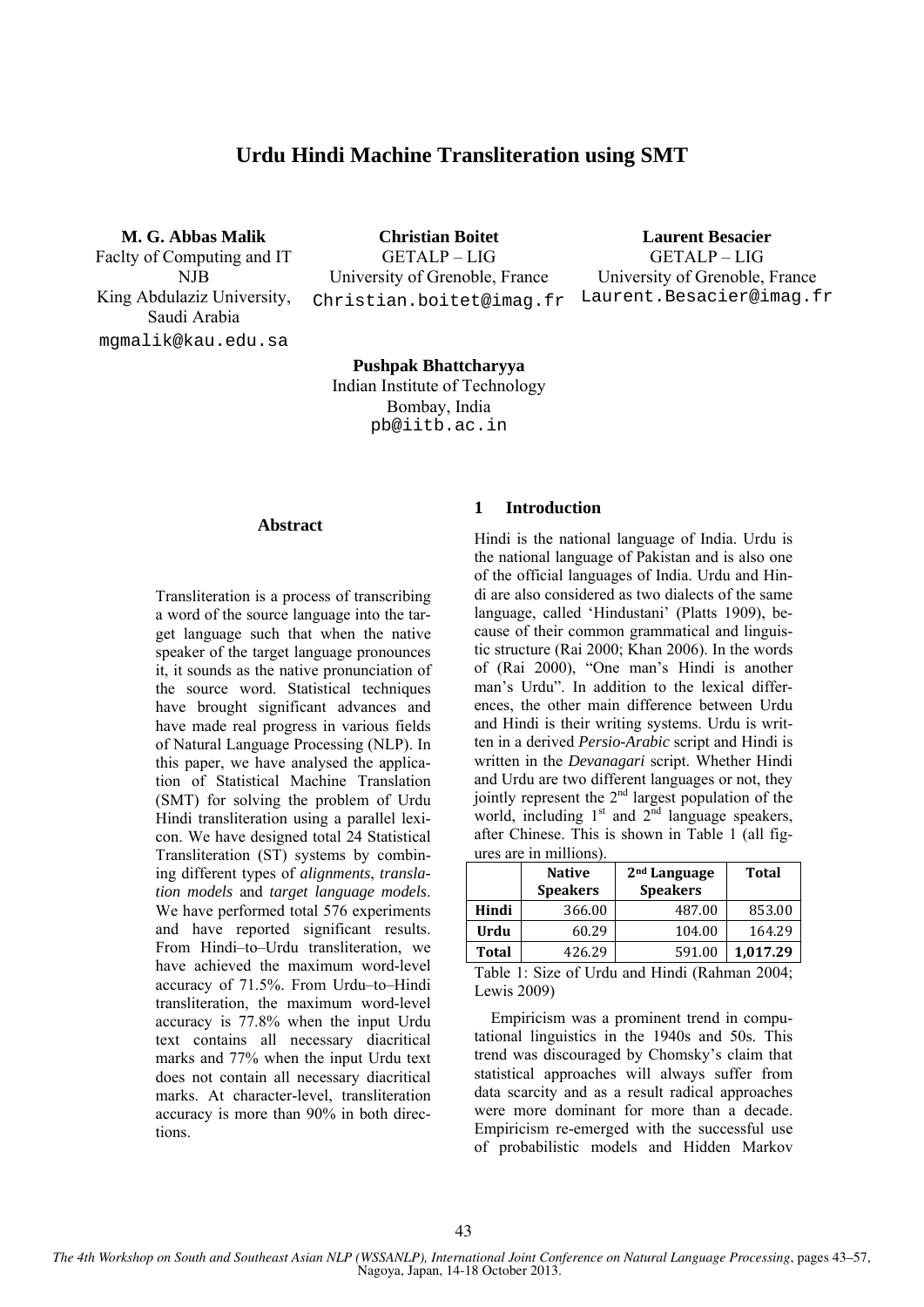Model (HMM) by the *speech recognition* group at CMU (Harpy system) and IBM in the 1970s (Rabiner and Juang 1986; Rabinder 1989). Statistical approaches have brought significant advances and have made real progress in various fields of Natural Language Processing (NLP), like word sense disambiguation, POS tagging, information retrieval and especially Statistical Machine Translation (SMT) (Brown et al. 1990; Brown et al. 1993; Koehn et al. 2007; Lopez 2008; Koehn 2010), where the sense of real progress is the most visible on Internet. Statistical approaches are data-driven, and the sparsity of data is indeed a major problem for Statistical language processing, especially for underresourced languages or language pairs.

Transliteration is a process of transcribing a word of the source language into the target language such that when the native speaker of the target language pronounces it, it sounds as the native pronunciation of the source word. Statistical approaches, especially SMT, are getting attention of researchers for solving the problems of transliteration (Knight and Graehl 1997; Lee and Choi. 1998; Stall and Knight 1998; Al-Onaizan and Knight 2002; AbdulJaleel and Larkey 2003; Li, Zhang and Su 2004; Ekbal, Naskar and Bandyopadhyay 2006; Finch and Sumita 2009; Kirschenbaum and Wintner 2009; Malik et al. 2009; Nabende 2009; Durrani et al. 2010). Malik et al. (2009) used a hybrid transliteration model for *Urdu–to–Hindi* transliteration. They replaced the translation model of the classical SMT by a rule-based non-deterministic transducer and used the Hindi language model to select the best transliteration. They reported an accuracy of 79.1%. Durrani et al. (2010) used a conditional probability model (M1) and a joint probability model (M2) for *Hindi–to–Urdu* translation. They incorporated their character-based transliteration model learnt from Urdu – Hindi parallel word list into Models M1 and M2. They reported very low BLUE scores of 19.35 and 18.34 for models M1 and M2 respectively.

We have developed statistical models for solving the problem of Urdu  $\leftrightarrow$  Hindi transliteration (bidirectional) using an Urdu – Hindi parallel word list resource, extracted from the data of a dictionary of Urdu, classical Hindi and English (Platts  $1884$ )<sup> $\text{I}$ </sup>, digitized under the project "Digital South Asian Library" at University of Chicago, USA<sup>2</sup> and Center for Research Libraries<sup>3</sup>.

<sup>1</sup> http://dsal.uchicago.edu/dictionaries/platts/

In this paper, we have discussed our training data, the Urdu – Hindi parallel lexicon in Section 2. Various components of Statistical Transliteration (ST) systems like data alignment techniques, transliteration models and target language models are discussed in Section 3. 24 ST systems for Urdu – Hindi transliteration are described in Section 4. In Section 5, we have described the experimental setup and discussed the results of our tests. Finally the conclusion of the paper is given.

#### **2 Training Data**

Urdu – Hindi is an under-resourced language pair. The Digital South Asian Library (DSAL) has digitized "A Dictionary of Urdu, classical Hindi and English" (Platts 1884). The originally published dictionary includes the Urdu/Persio-Arabic transcriptions of all word entries, while it contains Hindi/Devanagari transcriptions only for words that are not of Persio-Arabic origin. The original DSAL dictionary data that we received in March 2007, did not contain the Urdu word transcriptions in the Persio-Arabic script, instead it contained their Roman transcriptions<sup>4</sup>. Two sample entries in the original DSAL's dictionary data are shown in Figure 1. We are particularly interested by the highlighted areas of these entries.

| <div2 <="" td="" type="article"></div2>                                                                                                          |  |  |  |  |  |  |
|--------------------------------------------------------------------------------------------------------------------------------------------------|--|--|--|--|--|--|
| id="ābādī"> <head><hi>ābādī</hi></head> <p><p>P</p></p>                                                                                          |  |  |  |  |  |  |
| <pa>ābādī</pa> <i>ābādī</i> , s.f. Inhabited spot or place; colo-                                                                                |  |  |  |  |  |  |
| ny; population, number of inhabitants; cultivated                                                                                                |  |  |  |  |  |  |
| place; cultivation; the part of a village lands brought under culti-                                                                             |  |  |  |  |  |  |
| vation; increased assessment (= <i>beshi</i> >/; prosperity; stateof                                                                             |  |  |  |  |  |  |
| comfort; happiness, joy, pleasure.                                                                                                               |  |  |  |  |  |  |
| <div2 id="अबार_abār" type="article"><head><hi>अबार</hi></head></div2>                                                                            |  |  |  |  |  |  |
| abār <p><p>H <pa>abār</pa> अबार <i>abār</i></p></p>                                                                                              |  |  |  |  |  |  |
| $[S. 3\overline{q} \overline{q} \overline{q}]$ , s.m. This side, the nearbank of a river. $\langle p \rangle$ = $\langle \frac{div2}{q} \rangle$ |  |  |  |  |  |  |
|                                                                                                                                                  |  |  |  |  |  |  |

Figure 1: Sample entries in the DSAL dictionary

The silver highlighting ('id=') contains only the Roman transcription instead of the Urdu transcription of the word entry  $(1<sup>st</sup>$  sample entry), when the word is of Persio-Arabic origin, otherwise it contains the Hindi/Devanagari transcription '\_' Roman transcription for the word entry (2nd sample entry). Each word entry has 'hi' and 'pa' tags for Hindi/Devanagari and Urd/Persio-Arabic transcriptions respectively. The format of the data is not strictly XML-based, but contains certain tags like 'hi' and 'pa'.

From this raw data, we extracted the Roman transcription and its Hindi/Devanagari transcrip-

<sup>2</sup> http://dsal.uchicago.edu/ 

<sup>3</sup> http://www.crl.edu/

<sup>&</sup>lt;sup>4</sup> The current online version contains Urdu/Persio-Arabic transcription, updated in August, 2008.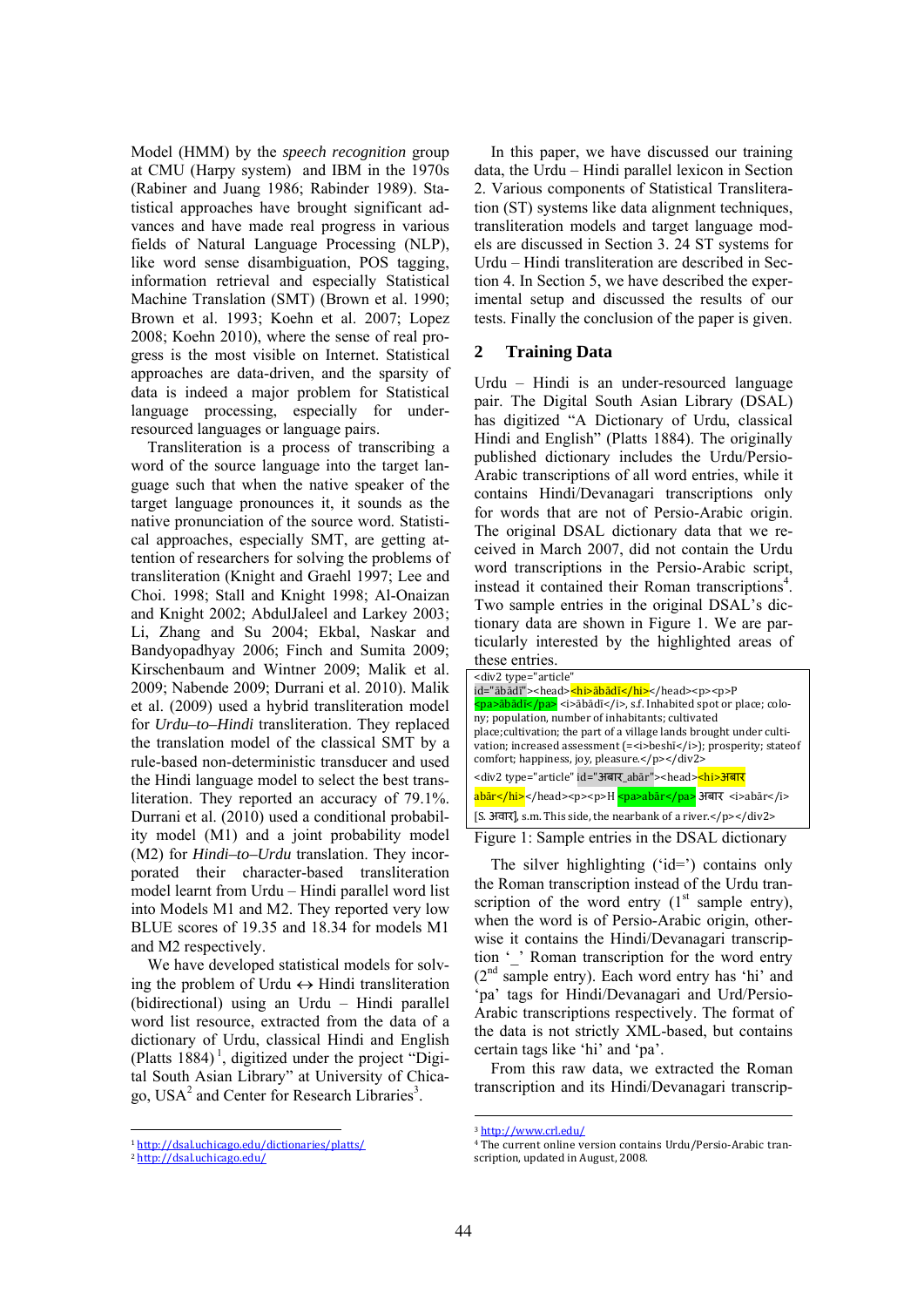tion (if present) for each word entry. After an exhaustive analysis of the extracted Roman transcriptions, we built a finite-state transducer that can convert these Roman transcriptions into the Urdu/Persio-Arabic and Hindi/Devanagari (if not existed) transcriptions. In this way, we developed an Urdu – Hindi parallel lexicon containing total 55,253 words. We used 50,000 Urdu – Hindi parallel words as training data to build our statistical transliteration models for Urdu – Hindi machine transliteration. The remaining 5,253 Urdu – Hindi parallel words were used for testing and tuning purposes.

### **3 Statistical Transliteration (ST)**

Following the classical Statistical Machine Translation (SMT) techniques, first we develop *alignments* between the parallel data. The only difference between a classical SMT system and our Statistical Transliteration (ST) system is the parallel data. In SMT, the parallel data consist of parallel sentences; In ST, it consists of parallel words. Examples of Urdu – Hindi parallel words are shown in Table 2 with their International Phonetic Alphabet (IPA) transcriptions and English glosses.

| Hindi  | Urdu<br>with<br>diacrit-<br>ics | Urdu<br>without<br>diacrit-<br>ics | <b>IPA</b>                       | English    |  |
|--------|---------------------------------|------------------------------------|----------------------------------|------------|--|
| अब्ब   | اٽا                             | ایا                                | əbba                             | Father     |  |
| डबलाग  | إبلاغ                           | ابلاغ                              | rbəlax                           | Conveying  |  |
| उबलाना | أيلانا                          | انلانا                             | ubəlana                          | To boil    |  |
| इबलीस  | إبليس                           | ابليس                              | rbəlis                           | Devil      |  |
| अभागेप | ابهاگيين                        | ابهاگیین                           | $\mathsf{ab}^{\mathrm{h}}$ agepə | Unfortunat |  |
| न      |                                 |                                    | n                                | e          |  |
| अप्रैल | أَيْرَيْل                       | اپريل                              | əpræl                            | April      |  |
| अच्छा  | أَجِّها                         | اجها                               | ətftfa                           | Good       |  |

Table 2: Sample Urdu – Hindi parallel lexical entries

The Urdu words that we have generated from the Roman transcriptions from the DSAL dictionary data contain all required diacritical marks, clearly shown in Table 2. Diacritical marks are the back bone of the Urdu vowel system and they are mandatory for the correct pronunciation of an Urdu word, as well as Urdu computational linguistics (Zia 1999). Like in Arabic, diacritical marks are sparingly used in written Urdu (Zia 1999). To model this unfortunate situation, we developed another Urdu – Hindi parallel lexicon by removing all diacritics from the fully diacritized Urdu words, also shown in Table 2. In this way, we developed two types of Hindi – Urdu parallel data.

From these parallel Urdu – Hindi entries, we developed two types of alignments. Secondly, we developed *transliteration models* based on the alignments and *language models* based on monolingual Urdu and Hindi corpus. Finally, we ioined these models to perform Urdu  $\leftrightarrow$  Hindi bidirectional transliteration.

### **3.1 Alignments**

We developed two types of alignments that are discussed in the following two sections:

#### **3.1.1 Character alignments**

We can align the data at *character-level* by considering each Hindi – Urdu parallel word pair as a parallel sentence pair like classical SMT and each character in the parallel entry as a word. For *character alignments*, a space is introduced after each character in the Urdu (whether diacritized or not) and Hindi words in Urdu – Hindi parallel lexicons. Table 3 shows sample Urdu – Hindi parallel data for character alignments.

| Hindi          | Urdu with<br>diacritics | Urdu without<br>diacritics |
|----------------|-------------------------|----------------------------|
| अब ़ब          | ا ب ڻ ا                 | ا ب ا                      |
| ड ब ल ा ग      | ا پ ب ل ا غ             | ا ب ل ا غ                  |
| उबल ा न        | ا هُ ب ل ا ن ا          | ا ب ل ا ن ا                |
| ा              |                         |                            |
| इबल ीस         | ا ⊖ ٻ ل ⊝ ي س           | اب ل ی س                   |
| अभ <b>ाग</b> े | ا َ ب ھاگ <i>ی</i> بِ ن | اب ھاگ ی پ ن               |
| प न            |                         |                            |
| अप <i>्र</i> ै | ا هَ پ هُ ر هَ ی ل      | ا پ ر ی ل                  |
| ल              |                         |                            |
| अ च ं छ ा      | ا نَ ڇ ه نَ ا           | ا چ ه ا                    |

Table 3: Sample Urdu – Hindi parallel data for character alignment

From these two types of Urdu – Hindi parallel data, we developed two types of character alignments using  $GIZA++$  (Och and Ney 2003) in both directions:

- Hindi and Urdu with diacritics character alignment,
- Hindi and Urdu without diacritics character alignment.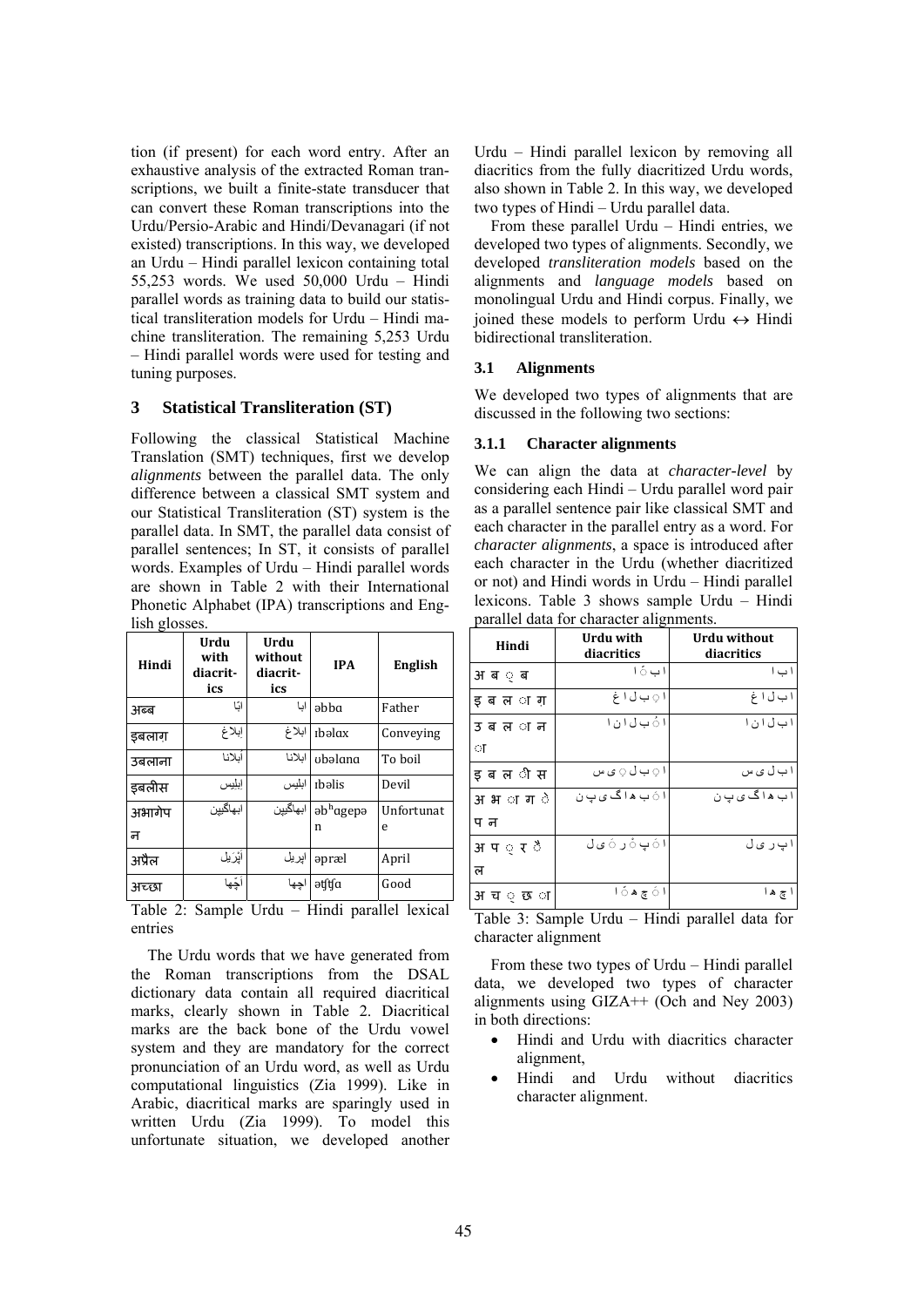### **3.1.2 Cluster alignments**

Alignment plays a critical role in SMT (Fraser and Marcu 2007; Kumar, Och and Macherey 2007; Huang 2009). The quality of parallel data and the word alignment have a significant impact on learning the translation model and consequently on the quality of the SMT system (Fraser and Marcu 2007; Huang 2009). It is always better do an analysis of the alignment and correct the alignment errors to reduce the Alignment Error Rate (AER).

We also analyzed the alignments produced by GIZA++. We found that we can improve our alignments to reduce the AER. The incorrect alignments are highlighted in Table 4 (below) that shows Hindi to Urdu with diacritics alignments of our sample words of Table 3.

The vowel representation in Urdu/Persio-Arabic script is highly complex and contextsensitive (Hussain 2004; Malik, Boitet and Bhattacharyya 2008; Malik et al. 2009). This highly complex and contextual representation leads to wrong character alignments, highlighted in Table 4. In the second row of Table 4, the Hindi vowel  $\overline{s}$  [i] is aligned with ALEF (i) and ZER  $(\circ)$  is aligned to NULL. The alignment is not completely incorrect, but the vowel  $\overline{\xi}$  [I] must be aligned with both ALEF  $(1)$  and ZER  $( \circ )$ . Similarly, the Hindi vowel  $\overline{3}$  [v] must be aligned with ALEF  $(1)$  and PESH  $(2)$  in the third row. In these examples, one character in Hindi must be aligned with a sequence of characters in Urdu. Interestingly, we have observed that GIZA++ correctly aligns such cases for Urdu (with or without diacritics) to Hindi alignments.

|              | whilout diacrities) to filliul alignments.                                                                                                                    |
|--------------|---------------------------------------------------------------------------------------------------------------------------------------------------------------|
| $\mathbf{1}$ | # Sentence pair (6) source length 4 target length 5<br>alignment score: 1.70006e-05                                                                           |
|              | अ ब ं ब ा                                                                                                                                                     |
|              | NULL ([]) 5 ]) $\cdot$ ([3]) $\cdot$ ([42]) $\cdot$ ([1]) $\cdot$ ])                                                                                          |
|              | # Sentence pair (114) source length 6 target length<br>5 alignment score: 0.00032306                                                                          |
| 2            | ड ब ल ा ग                                                                                                                                                     |
|              | NULL ([]) ]) $\dot{\xi}$ ([4]) $\frac{1}{3}$ ([2]) $\frac{1}{2}$ ([1]) $\frac{1}{2}$ ([1]) $\frac{1}{2}$<br>5 I)                                              |
|              | # Sentence pair (115) source length 7 target length<br>6 alignment score: 0.000154595                                                                         |
| 3            | उबल <i>ान</i> ा                                                                                                                                               |
|              | NULL ([ ]) ]) $\dot{\cup}$ ([ 4 ]) $\dot{\cup}$ ([ 3 ]) $\dot{\cup}$ ([ 2 ]) $\dot{\cup}$ ([ ]) $\dot{\circ}$ ([ 1 ]) $\dot{\cup}$<br>$6$ ]) $\frac{1}{15}$ ] |
| 4            | # Sentence pair (128) source length 7 target length<br>5 alignment score: 5.58545e-05                                                                         |
|              | इ ब ल ी स                                                                                                                                                     |
|              | NULL $([1] \bigcup ) \circ ([1] \circ ([3]) \circ ([2]) \circ ([1]) \circ ([1])$<br>([ 4 ]) س ([ 5                                                            |

| 5 | # Sentence pair (167) source length 9 target length<br>7 alignment score: 3.20243e-05<br>अ भ ा ग े प न          |  |  |
|---|-----------------------------------------------------------------------------------------------------------------|--|--|
|   | NULL ([ ]) ) → ([ 2 ]) ▲ ([ ]) ) گ ([ 4 ]) ک ([ 4 ]) ی ([ ( [ ]) ) HULL (<br>7 ]) $\psi$ ([ 6 ]) $\psi$ ([ 5 ]) |  |  |
| 6 | # Sentence pair (464) source length 6 target length<br>6 alignment score: 7.74271e-06<br>अ प ़ र ै ल            |  |  |
|   | NULL ([ ]) پ ([ 2 ]) ر ([ 4 ]) ( ( 3 ]) ی (( 3 ]) ( 3 ]) ( ( 4 ]) ( ( 3 ]) ( ( 4 ]) ( 9 ]) ( 4 ]) ( 4<br>6 [) ] |  |  |
| 7 | # Sentence pair (1183) source length 5 target<br>length 5 alignment score: 3.13657e-05                          |  |  |
|   | अ च ं छ ा                                                                                                       |  |  |
|   | NULL $([]) 5 ]$ <sup><math>(3 )</math></sup> $([4])$ $(2 )$ $(1 )$ $[1 ]$                                       |  |  |

Table 4: Character alignment examples from Hindi to Urdu with diacritics

All such vowel alignments can be improved by clustering the specific sequences of characters in the Urdu side.

In the case of consonants, we also observe a few alignment problems. In Urdu, *gemination* of a consonant is marked with a SHADDA  $(5)$ , while in Hindi, it is written as a *conjunct* form. The highlighted alignments of the first row of Table 4 align the Hindi characters ब [b] and with the Urdu characters BEH  $(\rightarrow)$  and SHADDA (◌ّ ) respectively. Again this alignment is not completely wrong, but this geminated consonant alignment problem is more evident for Urdu to Hindi alignment where a Hindi consonant is aligned with NULL. An example of Urdu to Hindi alignment is shown in Table 5. This problem can be resolved by clustering the gemination representations both in Urdu and Hindi.

| # Sentence pair (754) source length 9 target length 10 |
|--------------------------------------------------------|
| alignment score: 8.0263e-13                            |
| ا ت ً ف اق ا ً                                         |
| NULL ([9]) इ ([12]) त ([3]) ् ([4]) त ([]) ि ([5]) फ़  |
| $((6))$ ा $((7))$ क़ $((8))$ न $((10))$                |
| Table 5. Gemination alignment from Urdu to             |
| Hindi                                                  |

We also observe alignment problems for aspirated consonants because they are represented by a sequence of characters in Urdu and by either a single character or a sequence of characters in Hindi. For Hindi to Urdu alignment, this problem is highlighted in row 5 and 7 of Table 4. For Urdu to Hindi alignment, an example is shown in Table 6.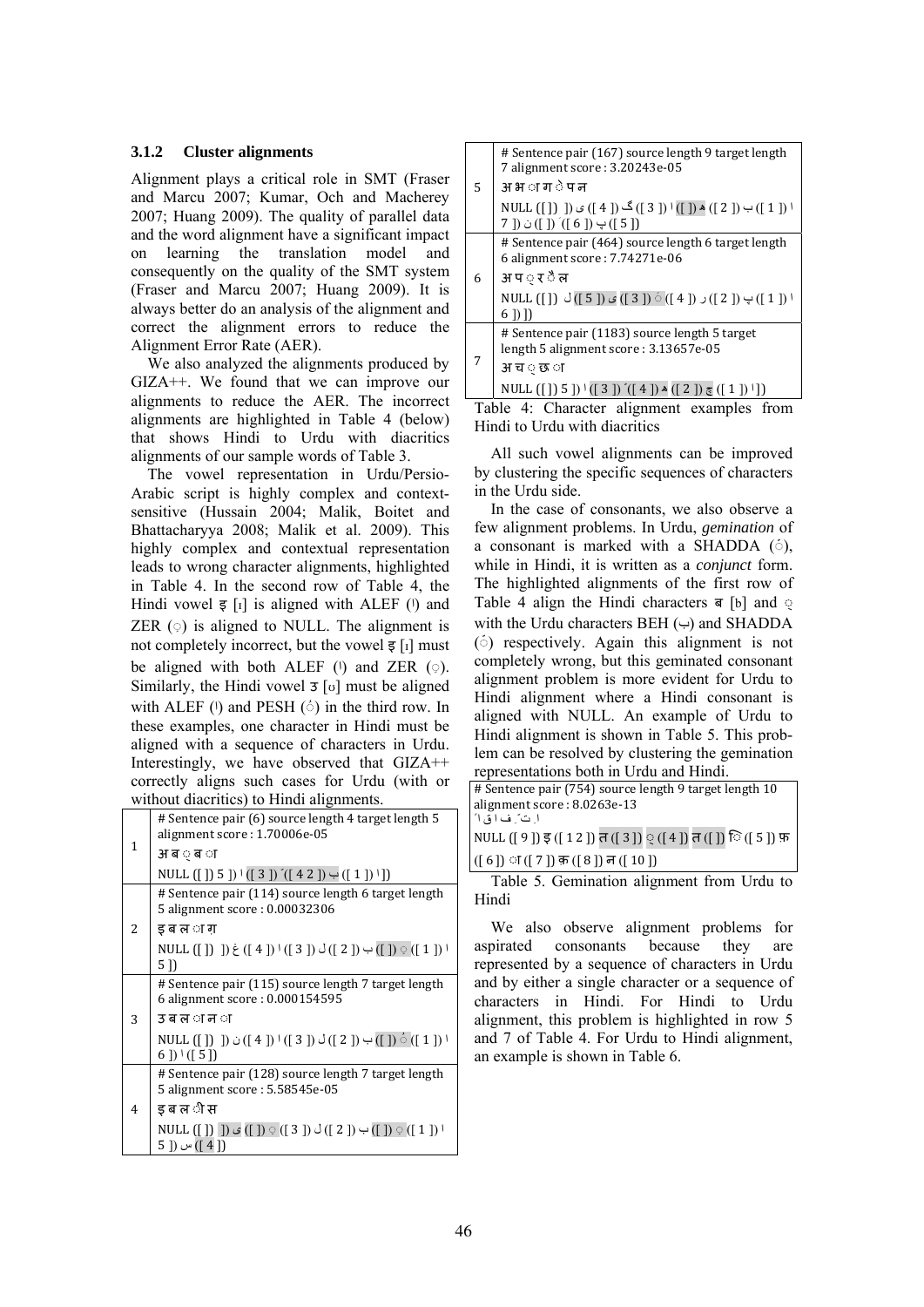| # Sentence pair (1183) source length 5 target length 5                                                            |  |  |  |  |  |  |  |
|-------------------------------------------------------------------------------------------------------------------|--|--|--|--|--|--|--|
| alignment score: 8.57561e-05                                                                                      |  |  |  |  |  |  |  |
| ا چ ه ّ ا                                                                                                         |  |  |  |  |  |  |  |
| NULL ([]) $\mathfrak{F}([1]) \overline{\mathfrak{v}}([2]) \otimes ([1]) \overline{\mathfrak{v}}([34]) \cap ([5])$ |  |  |  |  |  |  |  |

Table 6. Aspirated consonant alignment from Urdu to Hindi

All these problems increase the AER. Thus we decided to cluster certain character sequences in Urdu – Hindi parallel lexical entries to enhance the alignments and consequently transliteration between Urdu and Hindi. For clustering, we developed finite-state transducers that generate Urdu – Hindi clustered parallel lexicons. Clustered Urdu – Hindi parallel lexicons for our sample data of Table 2 with IPAs are shown in Table 7.

| Hindi            | Urdu<br>with<br>diacritics             | <b>IPA</b>                                   | Urdu<br>without<br>diacritics          | <b>IPA</b>                                  |  |
|------------------|----------------------------------------|----------------------------------------------|----------------------------------------|---------------------------------------------|--|
| अ ब्ब            | ا ۱ بّ                                 | ə bb a                                       | ا ۱ ب ۱                                | $\partial$ b $\alpha$                       |  |
| ड ब ल ा<br>ग     | iblax إبان اغ                          |                                              |                                        | ablax ابل اغ                                |  |
| उ ब ल ा<br>न ा   | ublan ابلان۱                           | a                                            |                                        | əblana ابلانا                               |  |
| इ ब ल ी<br>स     | rblis ابان ِی س                        |                                              | ables ابال ی س                         |                                             |  |
| अ भ ा<br>ग े प न | و b <sup>h</sup> a g أبها گ ي<br>ا پ ن | e pə n                                       | a bʰ a g e ابھ اگ ی پ ن $ $ a bʰ a g e | pə n                                        |  |
| अ प ़<br>र ै ल   | $ $ əpræl $ $ اَپ ٔرکی                 |                                              | ااپرىل                                 | aprel                                       |  |
| अ च्छ ा          |                                        | اً جهّ ا $\mathfrak{h}$ ə tʃt͡ʃ $^{\rm h}$ a |                                        | ا چھ ا جھ ا $\mathfrak{g}^{\mathfrak{n}}$ a |  |

Table 7: Sample clustered Urdu – Hindi lexical entries

Using these clustered Urdu – Hindi parallel lexical entries, we developed two types of *cluster alignments* using GIZA++ in both directions:

- Hindi and Urdu with diacritics cluster alignments
- Hindi and Urdu without diacritics cluster alignments

All the alignments problem discussed above are solved in cluster alignments as shown in Table 8.

| # Sentence pair (6) source length 3 target<br>length 3 alignment score: 0.0214204<br>अ ब्ब ा       |
|----------------------------------------------------------------------------------------------------|
| NULL ([]) 3 ]) $\cdot$ ([2]) $\div$ ([1]) <sup>1</sup> ])                                          |
| # Sentence pair (114) source length 5 target<br> length 5 alignment score : 0.0942275<br>ड ब ल ा ग |

|   | NULL $([]) 5 ]$ ) $\dot{\xi} ([4])   ([3]) \dot{\phi} ([2]) \rightarrow ([1]) !$<br>$\mathcal{D}$                                                                                                                                                                                        |
|---|------------------------------------------------------------------------------------------------------------------------------------------------------------------------------------------------------------------------------------------------------------------------------------------|
|   | # Sentence pair (115) source length 6 target<br>length 6 alignment score: 0.0373352                                                                                                                                                                                                      |
| 3 | उबल <i>ान</i> ा                                                                                                                                                                                                                                                                          |
|   | NULL ([ ]) 5 ]) ن ([ 4 ]) <sup> </sup> ([ 3 ]) ن ([ 4 ]) ن ([ 1 ]) أ<br>$6$ ]) $\frac{1}{1}$ ([])                                                                                                                                                                                        |
|   | # Sentence pair (128) source length 5 target<br>length 5 alignment score: 0.0430949                                                                                                                                                                                                      |
| 4 | इ ब ल <i>ी</i> स                                                                                                                                                                                                                                                                         |
|   | NULL ([ ]) ]) ب ([ 3 ]) أ $\mathcal{L}([3]) \cup \mathcal{L}([4])$ س ([ 1 ])<br>$5$ ]                                                                                                                                                                                                    |
|   | # Sentence pair (167) source length 8 target<br>length 7 alignment score: 0.000313045                                                                                                                                                                                                    |
| 5 | अ भ ा ग े प न                                                                                                                                                                                                                                                                            |
|   | ا ([ 1 ]) <mark>: ([ 2 ]) ا (</mark> [ 3 ]) گ ([ 4 ]) ی ([ 5 ]) د NULL ([ ]) 5 ])<br>([ ]) پ ([ 6 ]) ´([ 6 ]) ن ([ 7                                                                                                                                                                     |
|   | # Sentence pair (464) source length 5 target<br>length 6 alignment score: 1.71945e-05                                                                                                                                                                                                    |
| 6 | अ प ़ र ै ल                                                                                                                                                                                                                                                                              |
|   | NULL ([ 3 ]) پ ([ 2 ]) ر ([ 4 ]) ک ( <mark>[ 5 ])</mark> ل ([ 3 ]) NULL ([ 3 ]) )<br>$6$ ]                                                                                                                                                                                               |
|   | # Sentence pair (754) source length 8 target<br>length 7 alignment score: 0.000371183                                                                                                                                                                                                    |
| 7 | ड त्त ि फ़ ा क़ न                                                                                                                                                                                                                                                                        |
|   | ! ([ 1 ]) <mark>تُ ([ 2 ])</mark> ♀ ([ 3 ]) ف ([ 4 ]) ا ([ 5 ]) NULL ([ ])<br>([ ]) ق ([ 6 ]) <sup>(</sup> ([ ]) ([ 7                                                                                                                                                                    |
| 8 | # Sentence pair (1183) source length 3 target                                                                                                                                                                                                                                            |
|   | length 3 alignment score: 0.0207299                                                                                                                                                                                                                                                      |
|   | अ च्छ ा                                                                                                                                                                                                                                                                                  |
|   | NULL ([]) 3 ]) $\left(\left[\begin{array}{c}2\end{array}\right]\right)$ $\left(\left[\begin{array}{c}2\end{array}\right]\right)$ $\left(\left[\begin{array}{c}1\end{array}\right]\right)$ $\left[\begin{array}{c}1\end{array}\right]$<br>Table 8: Sample Urdu - Hindi cluster alionments |

Table 8: Sample Urdu - Hindi cluster alignments

These better cluster alignments will turn out to help to learn a better quality transliteration model and to enhance the quality of our Urdu  $\leftrightarrow$  Hindi transliterations.

# **3.2 Transliteration/Translation Models**

Based on the character and cluster alignments, we developed 8 Urdu – Hindi transliteration models (or translation models of classical SMT) using the Moses toolkit (Koehn et al. 2007).

- 1. **M1**: learned from Hindi to Urdu with diacritics character alignment
- 2. **M2**: learned from Hindi to Urdu without diacritics character alignment
- 3. **M3**: learned from Hindi to Urdu with diacritics cluster alignment
- 4. **M4**: learned from Hindi to Urdu without diacritics cluster alignment
- 5. **M5**: learned from Urdu with diacritics to Hindi character alignment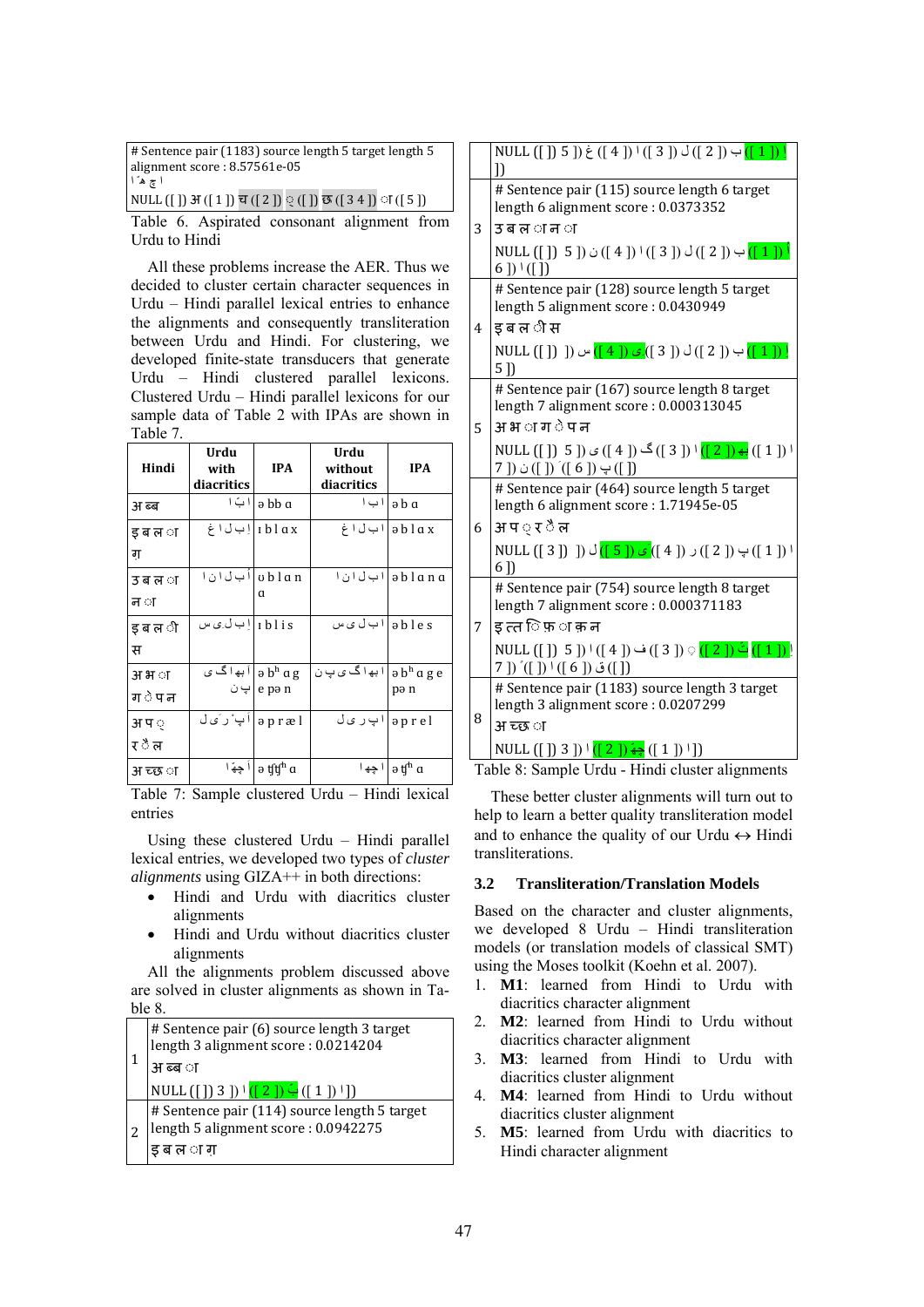- 6. **M6**: learned from Urdu without diacritics to Hindi character alignment
- 7. **M7**: learned from Urdu with diacritics to Hindi cluster alignment
- 8. **M8**: learned from Urdu without diacritics to Hindi cluster alignment

For developing these transliteration models, we used the training script 'train-factoredphrase-model.perl' with options 'grow-diagfinal' and 'msd-bidirectional-fe' (default options) for alignment and re-ordering respectively, to learn these models from different type of alignments.

# **3.3 Target Language Models**

A *target language model* P(*e*) is a probabilistic model that scores the well-formedness of different translation solutions produced by the translation model (Koehn, Och and Marcu 2003; Zens and Ney 2003; Och and Ney 2004; Al-Onaizan and Papineni 2006). It generates a probability distribution over possible sequences of words and computes the probability of producing a given word  $w_1$  given all the words that precede it in the sentence (Al-Onaizan and Papineni 2006). We developed multiple target language models depending on the type of alignments used in the transliteration models and the target language. We broadly categorize them into *word language models* and *sentence language models*, discussed below.

# **3.3.1 Word Language Models (WLM)**

A *word language model* is a 6-gram statistical model that gives a probability distribution over possible sequences of characters and computes the probability of producing a given character or cluster C1, given the 5 characters or clusters that precede it in the word. We developed Hindi – Urdu parallel lexicons for learning the various Hind – Urdu alignments and transliteration models. The target side words of the parallel lexicons are used to generate word language models using the SRILM freeware <sup>5</sup>. For example, we developed *Urdu Word Language Models with Diacritics* from our character and clustered Urdu words with diacritics, and used them as target language models with the corresponding transliteration model. We thus developed total 6 different word language models, 2 for Hindi (character-based & clusterbased) and 4 for Urdu.

#### 5 http://www.speech.sri.com/projects/srilm/

### **3.3.2 Sentence Language Models (SLM)**

Similarly to a word language model, a sentence language model is also a 6-gram statistical model that computes the probability of producing a given character or cluster C1, given the 5 characters or clusters that precede it in the sentence. The Urdu – Hindi pair is an underresourced pair, but there exist some monolingual corpora for both Urdu and Hindi.

For Hindi, a Hindi corpus of more than 3 million words is freely available at the "Resource Center for Indian Language Technology Solutions" of the Indian Institute of Technology Bombay  $(IIIB)$ <sup>6</sup>. We processed this Hindi corpus and extracted a Hindi sentence corpus that contains one sentence per line, for a total of 173,087 Hindi sentences. From it, we developed a character-level Hindi corpus by introducing a space after each character and a cluster-level Hindi corpus by applying our Hindi clustering finite-state transducer on the character-level Hindi corpus. These two character-level and cluster-level Hindi corpora were used to develop character-level and cluster-level Hindi Sentence Language Models using the SRILM toolkit.

A monolingual Urdu corpus (Reference # ELRA-W0037) of more than 2 million words is also available from the "Evaluations and Language Resources Distribution Agency" (ELRA/ELDA) <sup>7</sup> . This corpus was developed under the EMILLE<sup>8</sup> project of Lancaster University, UK. Like the Hindi corpus, we processed this Urdu corpus and extracted from it an Urdu sentence corpus. It contains a total of 127,685 sentences. We developed a characterlevel and cluster-level Urdu corpus by introducing a space after each character and then by applying clustering. Finally, we developed character-level and cluster-level Urdu Sentence Language Models using the SRILM toolkit.

Similar to *word language model*, We have developed total 6 sentence language models, 2 for Hindi and 4 for Urdu. Another set of 6 target language models are developed by combining the corresponding word and sentence language models.

### **4 Statistical Transliteration Systems**

We have developed total 8 transliteration models, 4 for Hindi–to–Urdu and 4 for Urdu–to– Hindi transliteration. We have also developed 18

<sup>6</sup> http://www.cfilt.iitb.ac.in/ 

<sup>7</sup> http://www.elda.org/ 

<sup>8</sup> http://www.emille.lancs.ac.uk/index.php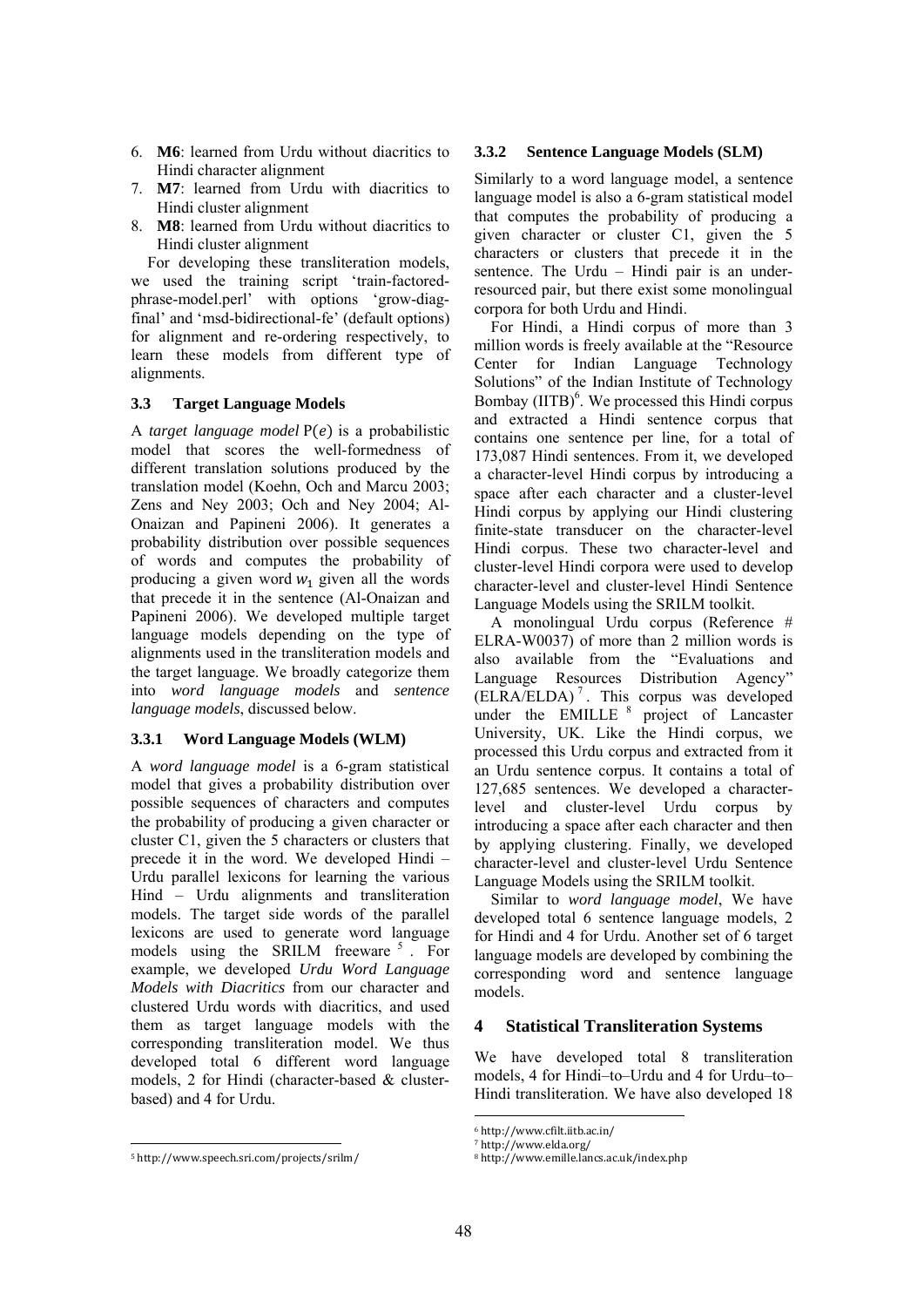target side language models. By combining these transliteration and target language models, we have developed total 24 Urdu $\leftrightarrow$ Hindi statistical transliteration systems, 12 for Hindi–to–Urdu and 12 for Urdu–to–Hindi transliteration.

For Hindi–to–Urdu transliteration, we have built 4 translation models based on different Hindi–Urdu alignments and 8 Urdu target language models, discussed above. In the Moses toolkit, we can direct the SMT system to use multiple target language models. Thus we built 4 other target language models by combining our *Urdu (with or without diacritics) word language models (character and cluster level)* and *Urdu sentence language models (character and cluster level)*. Hindi–to–Urdu statistical transliteration systems are shown in Figure 2.



Figure 2: Hindi–to–Urdu Statistical Transliteration (ST) systems

We developed an Urdu – Hindi parallel lexicon containing total 55,253 words. 50,000 words were used to develop transliteration models and 2,500 for tuning each transliteration model. The remaining 2,753 Urdu – Hindi parallel words were used as Test Set 1 for testing purposes.

We also built 12 statistical transliteration systems for Urdu–to–Hindi transliteration. We developed 4 transliteration models based on different Urdu–Hindi alignments and 4 Hindi target language models. As for Hindi–to–Urdu transliteration, we combined *Hindi word language model* and *Hindi sentence language model*. Fig-



ure 3 shows different Urdu–to–Hindi statistical transliteration models.

Figure 3: Figure 3: Urdu–to–Hindi Statistical Transliteration (ST) systems

#### **5 Experiments and Results**

Urdu – Hindi transliteration models are learnt from Urdu – Hindi parallel lexicons, thus the input to these Statistical Transliteration (ST) systems must be a word and not a running text or a sentence. The Hindi or Urdu input text is preprocessed to generate a list of Hindi or Urdu words before feeding it to the ST systems. The output of the ST systems is then post-processed to generate the final Urdu or Hindi output text.

#### **5.1 Test Sets**

We developed three Urdu – Hindi test sets. **Test Set 1** contains 2,753 Hindi–Urdu parallel words.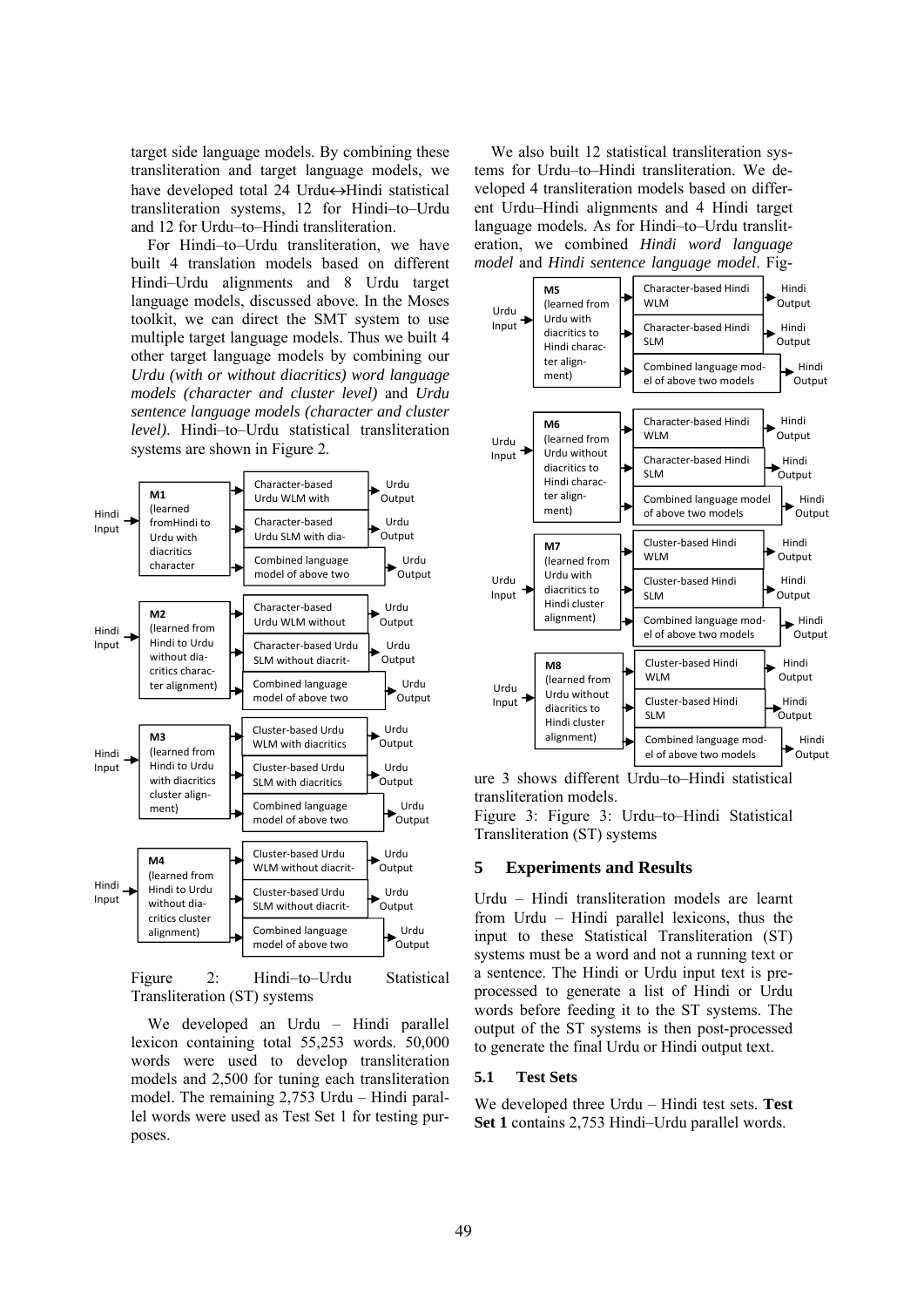**Test Set 2** contains 200 sentences (4,281 words) of Hindi origin that were extracted at random from a Hindi corpus of more than 3 million words. It is a common practice in the Hindi community to use the characters क [k], ख [kʰ], ग [g], ज [ʤ], ड [d̩], ढ [dʰ] and फ [p] instead of the characters क़ [q], ख़ [x], ग़ [y], ज़ [z], इ [r], ढ़  $[r<sup>h</sup>]$  and  $\overline{r}$  [f] respectively, due to their shape similarities. In Test Set 2, the extracted Hindi sentences were edited and corrected for these typographical errors. Then, we translated the extracted Hindi sentences into Urdu by using an online Hindi-Urdu transliteration system<sup>9</sup>. These translated Urdu sentences were post-edited to remove errors, and all necessary diacritical marks were introduced in the Urdu text. Diacritical marks are vital for Urdu to Hindi transliteration, but they are sparingly used by people in writing. To compute the performance of our ST systems in this unfortunate but real situation, we developed another Urdu test data by removing the diacritical marks from the postedited 200 Urdu sentences. These Hindi and Urdu (with and without diacritics) data served as input to our ST systems as well as an output reference for the automatic transliteration evaluations

**Test Set 3** contains 226 sentences (4,632 words) of Urdu origin that were extracted at random from the Urdu corpus of more than 2 million words. To build Test Set 3, we first edited the extracted Urdu sentences for any error and restored the missing but necessary diacritics. We also developed a new Urdu test data without diacritics by removing all diacritical marks from the edited Urdu sentences. Then the edited Urdu sentences with diacritics were translated into Hindi using online an Urdu – Hindi transliteration system. The translated Hindi sentences were then post-edited for any error. These data are also used both as an input as well as a reference output.

# **5.2 Experiments**

We experimented with 12 Hindi–to–Urdu and 12 Urdu–to–Hindi ST systems. Each ST system was tuned with 2,500 Urdu – Hindi parallel words using the Moses 'mert-moses.pl' script. Thus we have another set of 24 ST systems with tuning and it raises the total number of ST systems to 48. During the application of these ST systems on our difference test sets, we also varied the reordering parameter to analyse its effect on Urdu – Hindi ST systems. Again, this parameter variavariation doubled the total number of our ST systems, from 48 to 96.

For Hindi–to–Urdu transliteration, we performed 96 experiments for each test set, that is in total 288 experiments. Each Urdu output was then post-processed (diacritics were removed) to compare it with Urdu references with and without diacritics.

For Urdu–to–Hindi transliteration, we have two types of inputs, with and without diacritics. Again, we conducted 288 Urdu–to–Hindi transliteration experiments, from which we computed character-level, word-level and sentence level accuracies.

# **5.3 Results and Discussion**

Due to space limitation, we will only report and discuss the results of particular interest. We subdivide the results for each test set by the transliteration model, the alignment strategy, and the type of input/output data, because it is difficult to present all results in only one large table.

# **5.3.1 Hindi–to–Urdu transliteration results**

Table 9 shows all the results of ST systems for Hindi–to–Urdu transliteration of transliteraiton models M1 and M2 for Test Set 2. The best results for M1 are 71.5% and 5.5% at the wordlevel and the sentence level respectively, shown in bold in the upper grid of Table 9. The best result at word-level and sentence level are produced by the ST systems *M1-Urdu SLM+ WLM-WD-No-Reordering* and *M1-Urdu SLM-No-Reordering* respectively.

 <sup>9</sup> http://www.sanlp.org/HUMT/index.html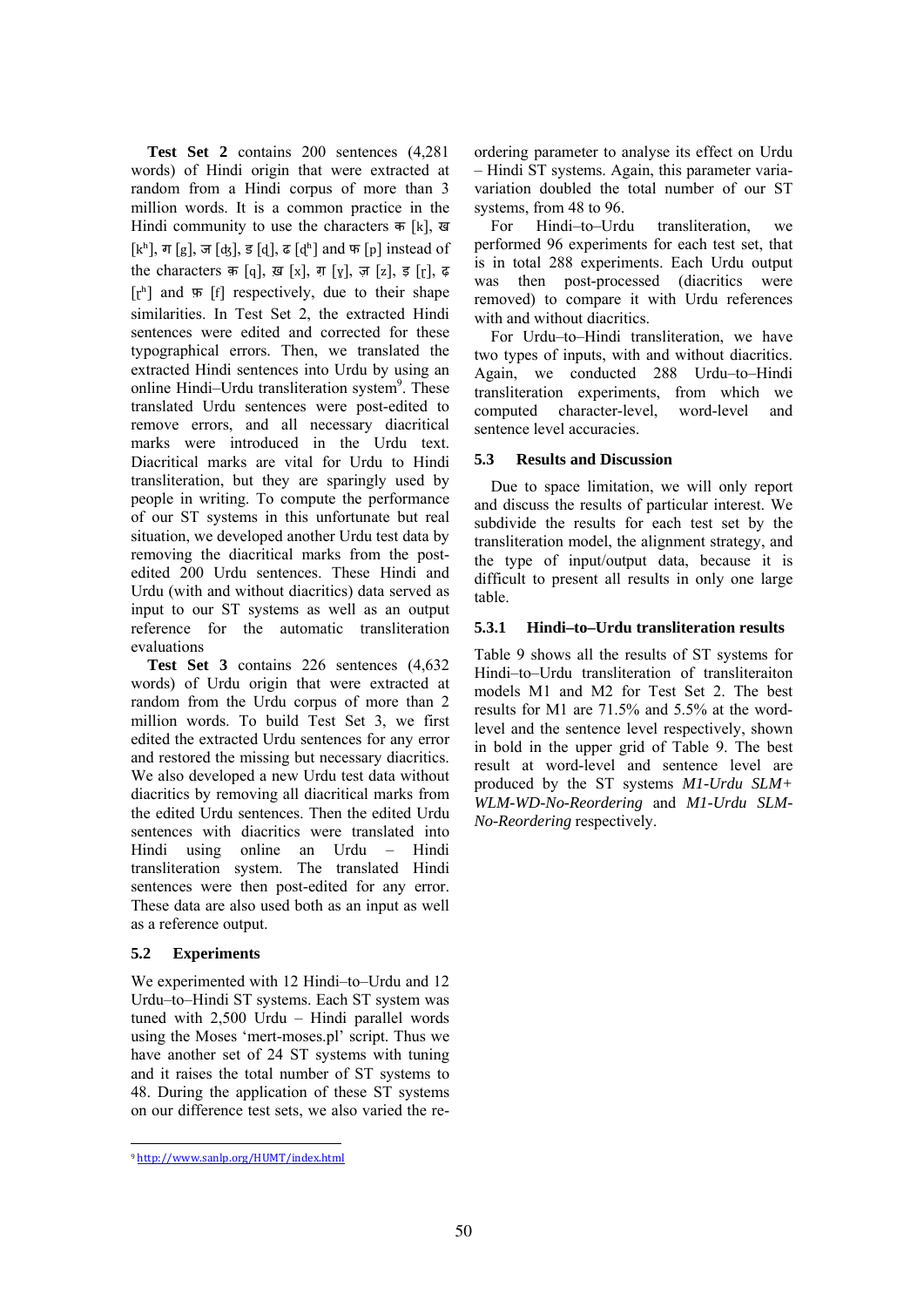|                                    | <b>Sentence Accuracy</b> |                   | Word accuracy |                   | <b>Character accuracy</b> |           |  |
|------------------------------------|--------------------------|-------------------|---------------|-------------------|---------------------------|-----------|--|
| <b>SMT Model</b>                   |                          | default Processed |               | default processed | default                   | processed |  |
|                                    | output                   | output            | output        | output            | output                    | output    |  |
| M1-Urdu WLM-WD-With-Reordering     | 0.5%                     | $3\%$             | 26.1%         | 65.7%             | 89.1%                     | 93.3%     |  |
| M1-Urdu WLM-WD-No-Reordering       | 0.5%                     | 3%                | 26.1%         | 65.7%             | 89.1%                     | 93.3%     |  |
| M1-Urdu WLM-WD-Tuned-With-         | 1%                       |                   |               |                   |                           |           |  |
| Reordering                         |                          | 3%                | 34.4%         | 62.9%             | 88.7%                     | 92.7%     |  |
| M1-Urdu WLM-WD-Tuned-No-Reordering | 1%                       | 3%                | 34.4%         | 62.9%             | 88.7%                     | 92.7%     |  |
| M1-Urdu SLM-WD-With-Reordering     | 1%                       | 4%                | 48.9%         | 62.2%             | 84.9%                     | 92.2%     |  |
| M1-Urdu SLM-WD-No-Reordering       | $1\%$                    | 5.5%              | 49.7%         | 64.2%             | 85.8%                     | 93.3%     |  |
| M1-Urdu SLM-WD-Tuned-With-         | 0.5%                     | 3.5%              |               |                   | 88.6%                     | 92.6%     |  |
| Reordering                         |                          |                   | 34.2%         | 63.3%             |                           |           |  |
| M1-Urdu SLM-WD-Tuned-No-Reordering | 0.5%                     | 3.5%              | 34.2%         | 63.3%             | 88.6%                     | 92.6%     |  |
| M1-Urdu SLM+WLM-WD-With-           | 1%                       | 4.5%              | 50.5%         | 70.9%             | 89.0%                     | 94.3%     |  |
| Reordering                         |                          |                   |               |                   |                           |           |  |
| M1-Urdu SLM+WLM-WD -No-Reordering  | 1%                       | 4.5%              | 50.8%         | 71.5%             | 89.2%                     | 94.5%     |  |
| M1-Urdu SLM+WLM-WD -Tuned-With-    | 1%                       | 3%                | 33.9%         | 62.7%             | 88.6%                     | 92.6%     |  |
| Reordering                         |                          |                   |               |                   |                           |           |  |
| M1-Urdu SLM+WLM-WD -Tuned-No-      | 1%                       | 3%                | 33.9%         | 62.7%             | 88.6%                     | 92.6%     |  |
| Reordering                         |                          |                   |               |                   |                           |           |  |
| M2-Urdu WLM-WOD-With-Reordering    | 3%                       | 3%                | 63.6%         | 63.6%             | 93.3%                     | 93.3%     |  |
| M2-Urdu WLM-WOD-No-Reordering      | 3%                       | 3%                | 63.6%         | 63.6%             | 93.3%                     | 93.3%     |  |
| M2-Urdu WLM-WOD-Tuned-With-        | 3%                       | 3%                | 64.8%         | 64.8%             | 92.6%                     | 92.6%     |  |
| Reordering                         |                          |                   |               |                   |                           |           |  |
| M2-Urdu WLM-WOD-Tuned-No-          | 3%                       | 3%                | 64.8%         | 64.8%             | 92.6%                     | 92.6%     |  |
| Reordering                         |                          |                   |               |                   |                           |           |  |
| M2-Urdu SLM-WOD-With-Reordering    | 5.5%                     | 5.5%              | 63.2%         | 63.2%             | 92.9%                     | 92.9%     |  |
| M2-Urdu SLM-WOD-No-Reordering      | 5.5%                     | 5.5%              | 63.8%         | 63.8%             | 93.5%                     | 93.5%     |  |
| M2-Urdu SLM-WOD-Tuned-With-        | 3.5%                     | 3.5%              | 64.8%         | 64.8%             | 92.8%                     | 92.8%     |  |
| Reordering                         |                          |                   |               |                   |                           |           |  |
| M2-Urdu SLM-WOD-Tuned-No-          | 3.5%                     | 3.5%              | 64.8%         | 64.8%             | 92.8%                     | 92.8%     |  |
| Reordering                         |                          |                   |               |                   |                           |           |  |
| M2-Urdu SLM+WLM-WOD-With-          | 5%                       | 5%                | 68.5%         | 68.5%             | 93.7%                     | 93.7%     |  |
| Reordering                         |                          |                   |               |                   |                           |           |  |
| M2-Urdu SLM+WLM-WOD-No-            | 5%                       | 5%                | 68.5%         | 68.5%             | 93.7%                     | 93.7%     |  |
| Reordering                         |                          |                   |               |                   |                           |           |  |
| M2-Urdu SLM+WLM-WOD -Tuned-With-   | 3%                       | 3%                | 64.8%         | 64.8%             | 92.7%                     | 92.7%     |  |
| Reordering                         |                          |                   |               |                   |                           |           |  |
| M2-Urdu SLM+WLM-WOD-Tuned-No-      | 3%                       | 3%                | 64.8%         | 64.8%             | 92.7%                     | 92.7%     |  |
| Reordering                         |                          |                   |               |                   |                           |           |  |

Table 9: Test Set 2 results of Hindi–to–Urdu ST systems (character alignments

**Abbreviation**: SLM = sentence language model, WLM = word language model, WD = with diacritics, WOD = without diacritics.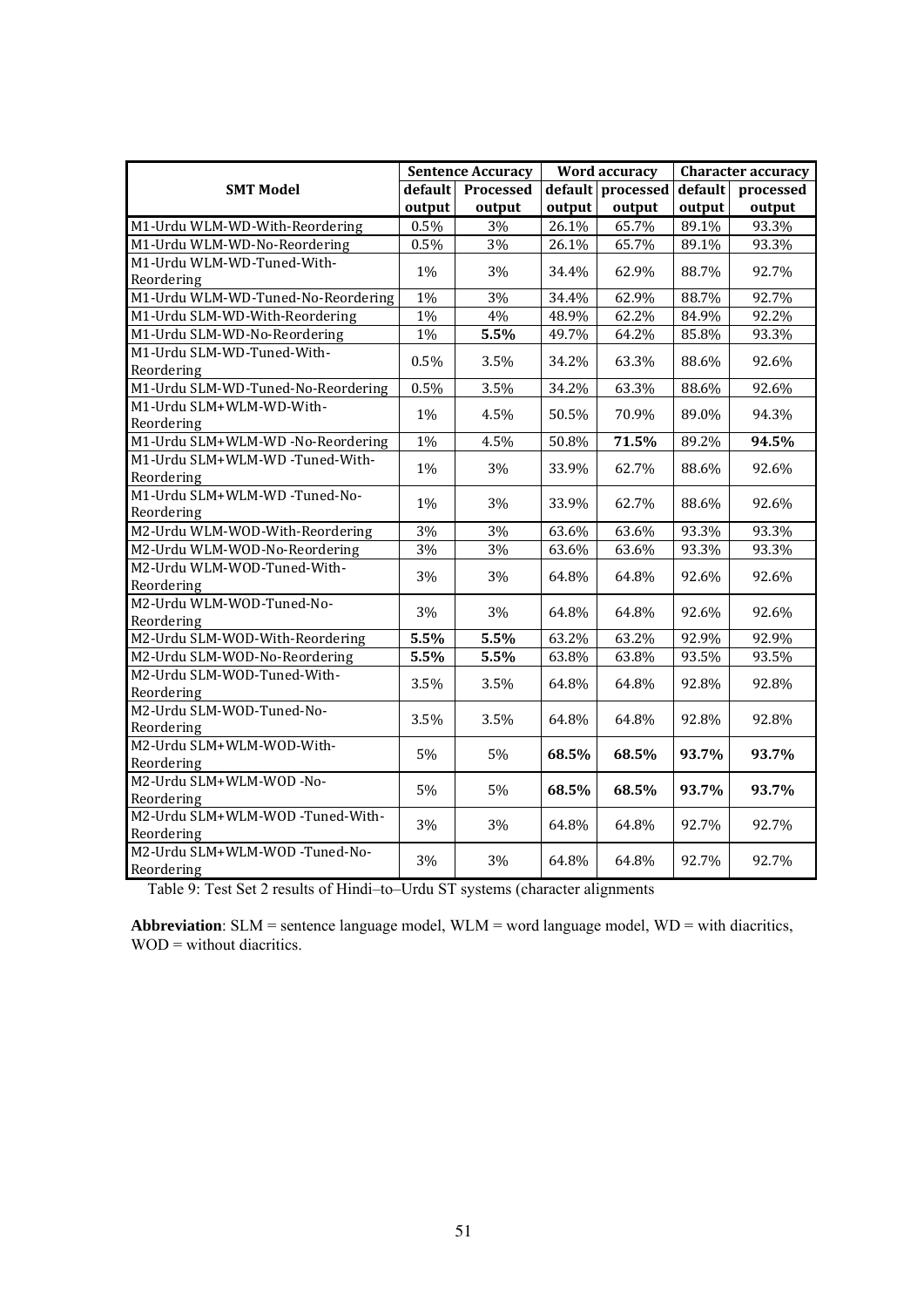The best results for the ST systems, developed from M2 are 68.5% and 5.5% at word-level and sentence-level, respectively, shown in bold in the lower grid of Table 9. In this case also, the best results at word-level and sentence-level are produced by different ST systems.

Figure 4 shows a sample Hindi source text from Test set 2 of Hindi origin.

| भारतीय सांस्कृतिक परंपराएँ कपिला वात्स्यायन कलाओं के क्षेत्र में |
|------------------------------------------------------------------|
| सृजनात्मक कार्य प्रश्न बहन जी ,आप का विद्याध्ययन                 |
| प्रतिभासूचक रहा है और उस के बाद भारत सरकार के                    |
| संस्कृतिविभाग के अध्यक्ष के नाते भी आप का कार्य उच्चकोटि का      |
| रहा है :                                                         |
| इस पद पर कार्य करते हुए आप पर भारत के अन्तर्राष्ट्रीय            |
| सांस्कृतिक सम्बन्धों और भारत के भीतर सांस्कृतिक नीति के          |
| निर्माण का दायित्व रहा है ,इस क्षेत्र में ऐसी भिन्नभिन्न चीज़ें  |
| आती हैं जैसे संग्रहालय ,पुरातत्व ,पुरालेख ,ग्रंथालय और कलाएँ ;   |
| केन्द्रीय स्तर पर भी और राज्य स्तर पर भी ।                       |
| आप का सरकारी कार्य तो भारत और विदेशों में स्विदित रहा है पर      |
| भारत की प्रदर्शनकारी और सुघट्य प्लास्टिक कलाओं के वर्गीकरण       |
| और व्याख्या करने के क्षेत्र में आप के सृजनात्मक योगदान के बारे   |
| में कम से कम औसत स्तर के शिक्षित सामान्य व्यक्ति को कुछ          |
| अधिक जानकारी नहीं है ।                                           |
| क्या आप हमारे पाठकों के लिए भारतीय कलाओं और सौन्दर्यशास्त्र      |
| के क्षेत्र में किये गये अपने सृजनात्मक और अन्वेषणात्मक कार्य     |
| का संक्षिप्त विवरण देने की कृपा करें गी ?                        |

Figure 4: A sample Hindi input text for Hindi– to–Urdu transliteration

Table 10 shows the Urdu output of the ST systems M1-Urdu SLM+WLM-WD-No-Reordering and M1-Urdu SLM-WD-No-Reordering that produced the best results at word-level and sentence-level, respectively.

| Urdu reference without                     | Processed Urdu output of                                |
|--------------------------------------------|---------------------------------------------------------|
| diacritics                                 | M1-Urdu SLM+WLM-WD-No-<br>Reordering                    |
| بهار تیہ سانسکر تک پر نیر اءیں کیلا        | بھار تیہی سانسکر تک پر نیر ہیں کیلا                     |
| واتسیاین کلاءوں کے کشیتر میں               | و انسپاین کلاوں کی کشیتر  میں                           |
| سر جناتمک کار یہ بر شن ببن جی ، اب کا      | سر جناتمک کار یہ بر شن بہن جی ، اب کا                   |
| ودیادھیین پر تبھاسوچک ر با ہے اور اس       | ویدیادھیین پرنیبھاسوچکا رہا ہے اور اس                   |
| کے بعد بھارت سرکار کے                      | کی باد بھار ت سر کار  کی سنسکر تیویبھاگ                 |
| ۔<br>سنسکر توبھاگ کے ادھیکش کے ناتے        | کی ادھیکش کی ناتی بھی اب کا کار پہ                      |
| بھی آپ کا کار یہ اچکوٹی کا رہا ہے ؛        | اچکوٹی کا رہا ہے ؛                                      |
| اس پد پر کار یہ کر تے ہو ءے اپ پر          | اس پد پر کار یہ کر تی ہوای آپ پر بھارت                  |
| بھارت کے انتر اشٹر یہ سانسکر تک            | کی انترر اشٹریی سانسکرتک سمبندھوں                       |
| سمبندھوں اور بھارت کے بھیتر                | اور بھارت کی بھیئر سانسکرتک نیٹی کی                     |
| سانسکر تک نیتی کے نرمان کا دایتو رہا       | نرمان کا دابیتو رہا ہے ، اس کشیتر میں                   |
| ہے ، اس کشیتر میں ایسی بھنبھن چیزیں        | ایسی بھنبھن جیز یں اتی ہیں جیسی                         |
| اتی ہیں جیسے سنگر ہالیہ ، پر انتو ،        | سنگرېالي ، پر اتتو ، پر اليکھ ، گرنتھالي                |
| بر الیکھ ، گرنتھالیہ اور کلاءیں ؛          | اور كلاءيں ؛                                            |
| کیندر یہ سطر پر بھی اور راجیہ سطر پر       | کیندریہ ستر پر بھی اور راجی ستر پر                      |
| اب کا سر کار ی کار یہ تو بھارت اور         | بهی ۰<br>آب کا سر کار ی کار یہ تو بھارت اور             |
| ودیشوں میں سودت ر با ہے پر بھارت           | ویدیشوں میں سویدت ر ہا ہے پر بھارت                      |
| کی پردرشنکاری اور سگهٹیہ پلاسٹک            | کی پر در شنکار ی اور سگھٹی پلاسٹک                       |
| كلاءوں كـــر ورگيكرن اور وياكهيا           | کلاوں کی ورگیکرن اور ویاکھیا کرنی                       |
| کر نے کے کشیتر میں آپ کے                   | کی کشیتر  میں آپ کی سر جناتمک ہو گدان                   |
| سرجناتمک پوگدان کے بار <sub>ے</sub> میں کم | کی بار ی میں کم سی کم اوست ستر کی                       |
| سے کم اوسط سطر کے شکشت سامانیہ             | شکشت سامانی ویکتی کو کچھ ادھک                           |
| ویکتی کو کچھ ادھک جانکار ی نبیں ہے         | جانکار ی نېيں ہے ۔                                      |
|                                            | کیا آپ ہمار <i>ی</i> پا <del>ٹ</del> کوں کی لی بھارتیہی |

| کیا اَپ ہمار ے پاٹھکوں کے لیے بھارتیہ | کلاوں اور سوندریشاستر مکے کشیتر میں |
|---------------------------------------|-------------------------------------|
| کلاءوں اور سوندریشاستر کے کشیتر       | گیے اپنی سرجناتمک اور               |
| میں کیے گئے اپنے سرجناتمک اور         | انویشناتمک کاریہ کا سنکشپتہ ویورنہ  |
| انویشناتمک کاریہ کا سنکشیت وورن       | دینی کی کر پا کریں گی ؟             |
| دینے کی کر یا کر یں گی ؟              |                                     |
|                                       |                                     |
|                                       |                                     |

|                                                                   | Processed Urdu output of                                 |
|-------------------------------------------------------------------|----------------------------------------------------------|
| Urdu reference without                                            | M1-Urdu SLM-WD-No-                                       |
| diacritics                                                        | Reordering                                               |
| بهار تیہ سانسکر تک پر نپر اءیں کپلا                               | ۔۔۔۔۔۔۔۔۔۔۔۔۔۔۔۔<br>بھار تیہی سنسکر تیک پر نپر ہیں کپیلا |
| وانسیاین کلاءوں کے کشیتر میں                                      | و اتسپاین کلاوں کی کھیتر_میں سر جناتمک                   |
| سر جناتمک کار یہ بر شن بہن جی ، آپ کا                             | کار یہ بر شن بہن جی ، آپ کا ویدیادھیین                   |
| ودیادھیین پر تبھاسوچک ر با ہے اور اس                              | پر طبھاسو چکا ر ہا ہی اور  اس کی باد                     |
| کے بعد بھار ت سر کار کے                                           | بھار ت سر کار  کی سنسکر نبو ببھاگا کی                    |
| سنسکر توبھاگ کے ادھیکش کے نات <sub>ے</sub>                        | ادھیکس کی ناتی بھی آپ کا کار یہ                          |
| بھی آپ کا کار یہ اچکوٹی کا ر ہا ہے ؛                              | اچکوٹی کا رہا ہے ؛                                       |
| اس پد پر کار پہ کر تـــر ہو ء ے اپ پر                             | اس بِد بِر کار یہ کر تی ہو ای اب بر  بھار ت              |
| بھارت کے انتر اشٹر یہ سانسکر تک                                   | کے انتر ر اشٹر پے سنسکر تیک سمبندھو ں                    |
| سمبندھوں اور بھارت کے بھیتر                                       | اور بھارت کی بھیتر سنسکر تیک نیتی کی                     |
| سانسکر تک نیتی کے نرمان کا دایتو ر ہا                             | نر مان کا دابینو ر با ہے ، اس کھینر میں                  |
| ہے ، اس کشیتر میں ایسی بھنبھن چیز یں                              | ایس <i>ی</i> بھینابھینین چیز یں آتی ہیں جیسے             |
| آتی ہیں جیسے سنگر ہالیہ ، پر اتتو ،                               | سنگرېالي ، پراتتو ، پراليکھ ، گرنتھالي                   |
| بر الیکھ ، گر نتھالیہ اور کلاءیں ؛                                | اور كلايں ؛                                              |
| کیندر یہ سطر پر بھی اور راجیہ سطر پر                              | کیندر یہ سر پر بھی اور راجی سر پر بھی                    |
|                                                                   |                                                          |
| آپ کا سر کار ی کار یہ تو بھارت اور                                | اب کا سر کار ی کار یہ تو بھار ت اور                      |
| ودیشوں میں سودت ر با ہے پر بھارت                                  | ویدیشوں میں سویدیت ر با ہے پر بھار ت                     |
| کی پردرشنکاری اور سگهتیہ پلاسٹک                                   | کی پر در شنکار ی اور سگهڻي پلاسڻک                        |
| كلاءوں كـــر ورگيكرن اور وياكهيا                                  | کلاوں کی ورگبیکرن اور ویاکھایا کرنے                      |
| کر نے کے کشیتر میں آپ کے                                          | کی کھیئر_ میں آپ کی سر جناتمک ہو گدان                    |
| سرجناتمک پوگدان کے بار ے میں کم                                   | کی بہار ی میں کم سی کم اوست سر کی                        |
| سے کم اوسط سطر کے شکشت سامانیہ                                    | شکسیت سامانی ویکتی کو کچھ ادھیک                          |
| ویکتی کو کچھ ادھک جانکاری نہیں ہے                                 | جانکار ی نېيں ېې ـ                                       |
|                                                                   | کیا آپ ہمار ی پاٹکوں کی لی بھار تیہی                     |
| کیا اپ ہمار ے پاٹھکوں کے لیے بھارتیہ                              | کلاوں اور سوندریشاستر کی کھیتر میں                       |
| کلاءوں اور سوندریشاستر کے کشیتر                                   | کہیے گیے اپنے سرجناتمک اور                               |
| میں کیے گئے اپنے سرجناتمک اور<br>انویشناتمک کاریہ کا سنکشیت وور ن | انو ےشناتمک کاریہ کا سنکششت وپور ان                      |
|                                                                   | دینو کی کر یا کریں گی ؟                                  |
| <u>دینے کی کر پا کریں گی ؟</u><br>$100 \t 1 \t 11$<br>$-11$       | $\mathbf{r}$ $\mathbf{r}$ $\mathbf{r}$                   |

Table 10: Sample Hindi–to–Urdu outputs with for the best ST systems for model M1

On average, there are 9.4 and 16 errors per sentence in the Urdu outputs of the ST systems M1-Urdu SLM+WLM-WD-No-Reordering and M1-Urdu SLM-WD-No-Reordering. In terms of usability of the output text, these outputs are not usable and require a huge amount of effort for post-editing. Therefore, these SMT systems would be ranked quite low by a user. From here onward, we will not give all results like we did in Table 9, but report only the results of particular interest.

For Test Set 3, the best results produced by the ST systems for models M1 and M2 are shown in Table 11.

| <b>SMT</b>                                                          | <b>Sentence</b><br>Accuracy |        | Word accuracy |                                                                       |        | <b>Character</b><br>accuracy |
|---------------------------------------------------------------------|-----------------------------|--------|---------------|-----------------------------------------------------------------------|--------|------------------------------|
|                                                                     | output                      | output | output        | Model default processed default processed default processed<br>output | output | output                       |
| M1                                                                  | 0.9%                        | 4%     | 57.3%         | 71.1%                                                                 | 90.6%  | 93.3%                        |
| Toble 11: Tost $\mathcal{Q}_{\alpha t}$ cosults of Hindi to Urdu CT |                             |        |               |                                                                       |        |                              |

Table 11: Test Set 3 results of Hindi–to–Urdu ST systems (character alignments)

For Test Set 2 and 3, the best results produced by the ST systems for models M3 and M4 are given in Table 12.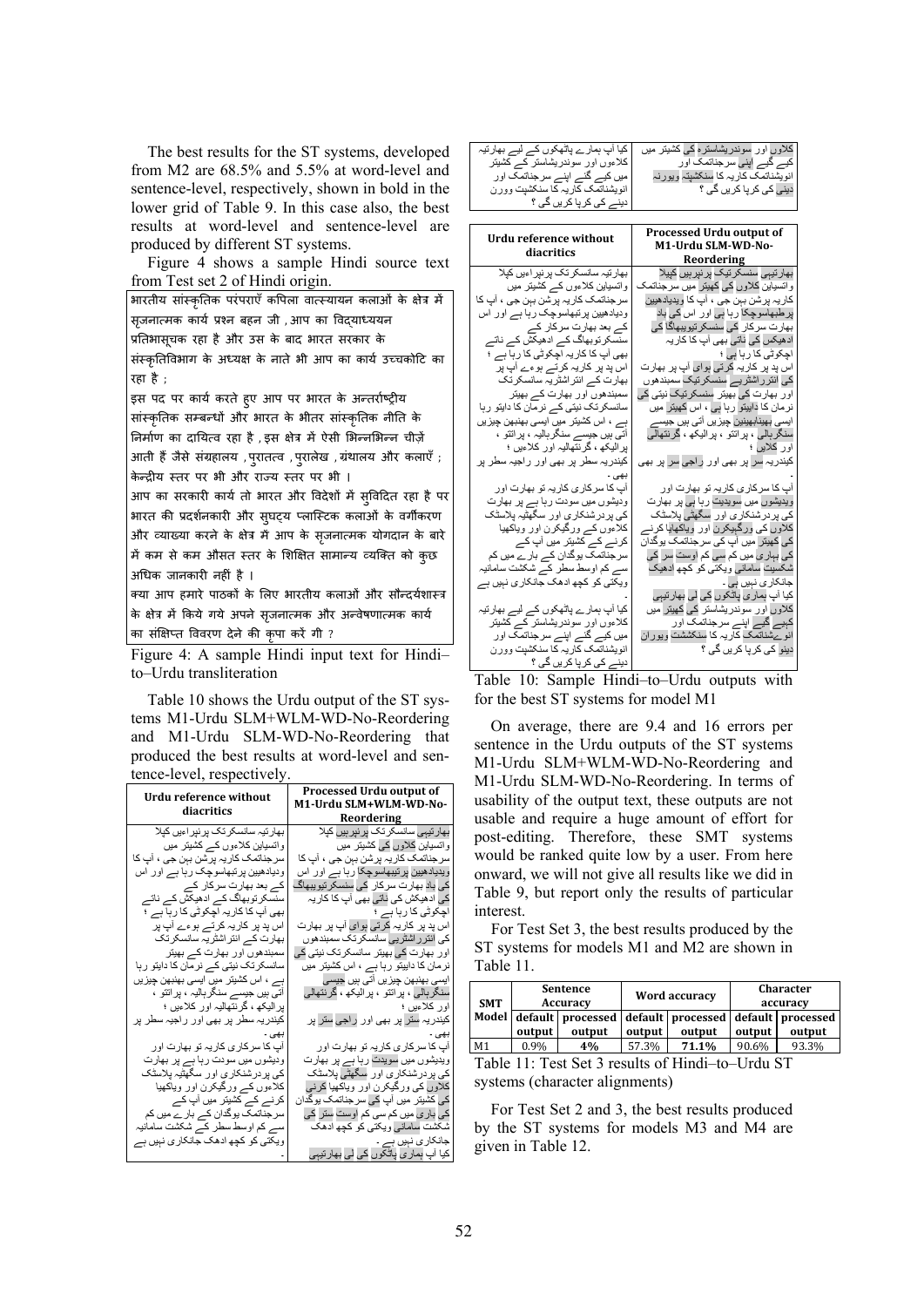| <b>SMT</b>           | Sentence accuracy |                     |                   | <b>Word accuracy</b> |
|----------------------|-------------------|---------------------|-------------------|----------------------|
| Model                | default<br>output | processed<br>output | default<br>output | processed<br>output  |
| M <sub>3</sub>       | 1%                | 5.5%                | 53.4%             | 66.6%                |
| M <sub>4</sub>       | 5.5%              | 5.5%                | 65.3%             | 65.3%                |
| M <sub>4</sub>       | 5.5%              | 5.5%                | 66.2%             | 66.2%                |
| M <sub>4</sub>       | 5.5%              | 5.5%                | 69.5%             | 69.5%                |
| M <sub>4</sub>       | 5.5%              | 5.5%                | 69.7%             | 69.7%                |
| <b>HU Test Set 3</b> |                   |                     |                   |                      |
|                      | Sentence Accuracy |                     |                   | Word accuracy        |

| <b>SMT</b>     | <b>Sentence Accuracy</b> |                     |                   | Word accuracy       |
|----------------|--------------------------|---------------------|-------------------|---------------------|
| Model          | default<br>output        | processed<br>output | default<br>output | processed<br>output |
| M <sub>3</sub> | 0.9%                     | 4.9%                | 58.0%             | 69.3%               |
| M <sub>4</sub> | 3.5%                     | 3.5%                | 68.0%             | 68.0%               |
| M <sub>4</sub> | 3.5%                     | 3.5%                | 68.0%             | 68.0%               |

Table 12: Test 2 and 3 results of Hindi–to–Urdu ST systems (cluster alignments)

For Test Set 1, the best results are 78.4% and 79.7% for the default and the processed Urdu output by the ST systems M4-Urdu SLM+WLM-WOD-Tuned-No-Reordering and M3-Urdu SLM+WLM-WD-Tuned-No-Reordering

respectively. Test Set 1 consists of a word list, so there is no meaning of sentence-level results here. For Test Set 1, the best results are  $78.3\%$ and 80.2% for the default and the processed Urdu output by the ST systems M4-Urdu SLM+WLM-WOD-Tuned-No-Reordering and M3-Urdu SLM+WLM-WD-Tuned-No-Reordering respectively.

The ST systems developed from Urdu – Hindi parallel data without diacritics in the Urdu data are performing well compared to the systems developed from data that contains diacritical marks, because the removal of diacritical marks reduces the complexity of the transliteration problem.

#### **5.3.2 Urdu–to–Hind transliteration results**

Table 13 and Table 14 shows the best results of Urdu–to–Hindi transliteration of our ST systems for models M5 and M6 for HU Test Set 2 and 3 respectively.

| <b>HU Test Set 2</b> |                          |                       |                    |                       |
|----------------------|--------------------------|-----------------------|--------------------|-----------------------|
|                      | <b>Sentence Accuracy</b> |                       | Word accuracy      |                       |
| <b>SMT</b><br>Model  | with<br>diacritics       | without<br>diacritics | with<br>diacritics | without<br>diacritics |
| M <sub>5</sub>       | 5.5%                     | 2%                    | 72.2%              | 57.9%                 |
| M <sub>5</sub>       | 5.5%                     | 2%                    | 72.2%              | 57.9%                 |
| M <sub>6</sub>       | 0.5%                     | 5%                    | 50.1%              | 77.0%                 |
| M6                   | 0.5%                     | 5%                    | 50.1%              | 77.0%                 |

Table 13: Test Set 2 best results for Urdu–to– Hindi ST systems (character alignments)

Urdu references with and without diacritics of Table 10 are our sample Urdu inputs for Urdu– to–Hindi transliteration. Table 15 shows the Hindi output for the sample Urdu input text with diacritics of the ST system M5-Hindi SLM+WLM-Tuned-No-Reordering with its Hindi reference. On average, the Hindi output of Table 15 contains 10.8 errors per sentence. A real user of the system would rate this output very low or even totally unacceptable.

**HU Test Set 3**

| <b>SMT</b>     | <b>Sentence Accuracy</b> |                       | Word accuracy      |                       |
|----------------|--------------------------|-----------------------|--------------------|-----------------------|
| Model          | with<br>diacritics       | without<br>diacritics | with<br>diacritics | without<br>diacritics |
| M <sub>5</sub> | 5.3%                     | 0.4%                  | 77.8%              | 57.9%                 |
| M <sub>5</sub> | 5.3%                     | 0.4%                  | 77.8%              | 57.9%                 |
| M6             | 0%                       | 0.4%                  | 44.8%              | 60.1%                 |
| M6             | 0%                       | 0.4%                  | 44.8%              | 60.1%                 |

Table 14: Test Set 3 best results for Urdu–to– Hindi ST systems (character alignments)

Urdu references with and without diacritics of Table 10 are our sample Urdu inputs for Urdu– to–Hindi transliteration. Table 15 shows the Hindi output for the sample Urdu input text with diacritics of the ST system M5-Hindi SLM+WLM-Tuned-No-Reordering with its Hindi reference. On average, the Hindi output of Table 15 contains 10.8 errors per sentence. A real user of the system would rate this output very low or even totally unacceptable.

Table 16 shows the Hindi output of the ST system M6-Hindi SLM+WLM-No-Reordering for the sample Urdu input without diacritics. The Hindi output of Table 16 also contains 10.8 errors per sentence.

| Hindi reference                    | Hindi output from the Urdu<br>text with diacritics<br>M5-Hindi SLM+WLM-Tuned-<br><b>No-Reordering</b> |
|------------------------------------|-------------------------------------------------------------------------------------------------------|
| भारतीय सांस्कृतिक परंपराएँ         | भारतीय सांसर्ंकृतिक परंपराई                                                                           |
| कपिला वात्स्यायन कलाओं के          | कपिला वात <b>ंस</b> ंयायन कलावं के                                                                    |
| क्षेत्र में सृजनात्मक कार्य प्रश्न | क <b>ं्षेत</b> ंर में सरज्ञात <b>ंमक</b>                                                              |
| बहन जी , आप का विद्याध्ययन         | कार <b>ं्य प</b> ंरष <b>ंन बहन जी</b> ,आप                                                             |
| प्रतिभासूचक रहा है और उस के        | का विदर्ंयाधर्ंयेन पर्ंरतिभासूचक                                                                      |
| बाद भारत सरकार के                  | रहा है और उस के बअद भारत                                                                              |
| संस्कृतिविभाग के अध्यक्ष के        | सरकार के संस <b>ंकृतिविभाग</b> के                                                                     |
| नाते भी आप का कार्य उच्चकोटि       | अध <b>ंेक</b> ंष के नाते भी आप का                                                                     |
| का रहा है :                        | कार <b>ं्य उच्चकोटी का रहा है</b> ;                                                                   |
| इस पद पर कार्य करते हुए आप         | इस पद पर कार <b>ं्य करते</b> हुए                                                                      |
| पर भारत के अन्तर्राष्ट्रीय         | आप पर भारत के                                                                                         |
| सांस्कृतिक सम्बन्धों और भारत       | अन <b>ंतर्राष</b> ंट <b>ंरीया सांस</b> ंकृतिक                                                         |
| के भीतर सांस्कृतिक नीति के         | सम <b>ंबन</b> ंधों और भारत के भीतर                                                                    |
| निर्माण का दायित्व रहा है , इस     | सांस <b>ंकृतिक नीति के निर</b> ंमान                                                                   |
| क्षेत्र में ऐसी भिन्नभिन्न चीजें   | का दायित <b>ं</b> ो रहा है , इस                                                                       |
| आती हैं जैसे संग्रहालय , पुरातत्व  | क <b>ं</b> ्षेत <b>ंर में ऐसी भिन्नभिन्न</b>                                                          |
| , पुरालेख , ग्रंथालय और कलाएँ ;    | चीज़ें आती हैं जैसे संग <b>ं</b> ्राल्य ,                                                             |
| केन्द्रीय स्तर पर भी और राज्य      | पुराततर्ंो , पुरालेख), गर्इथाल्य                                                                      |
| स्तर पर भी ।                       | और कलाई ;                                                                                             |
| आप का सरकारी कार्य तो भारत         | केन <b>ंद</b> ंरीया स <b>ंतर पर भी</b> और                                                             |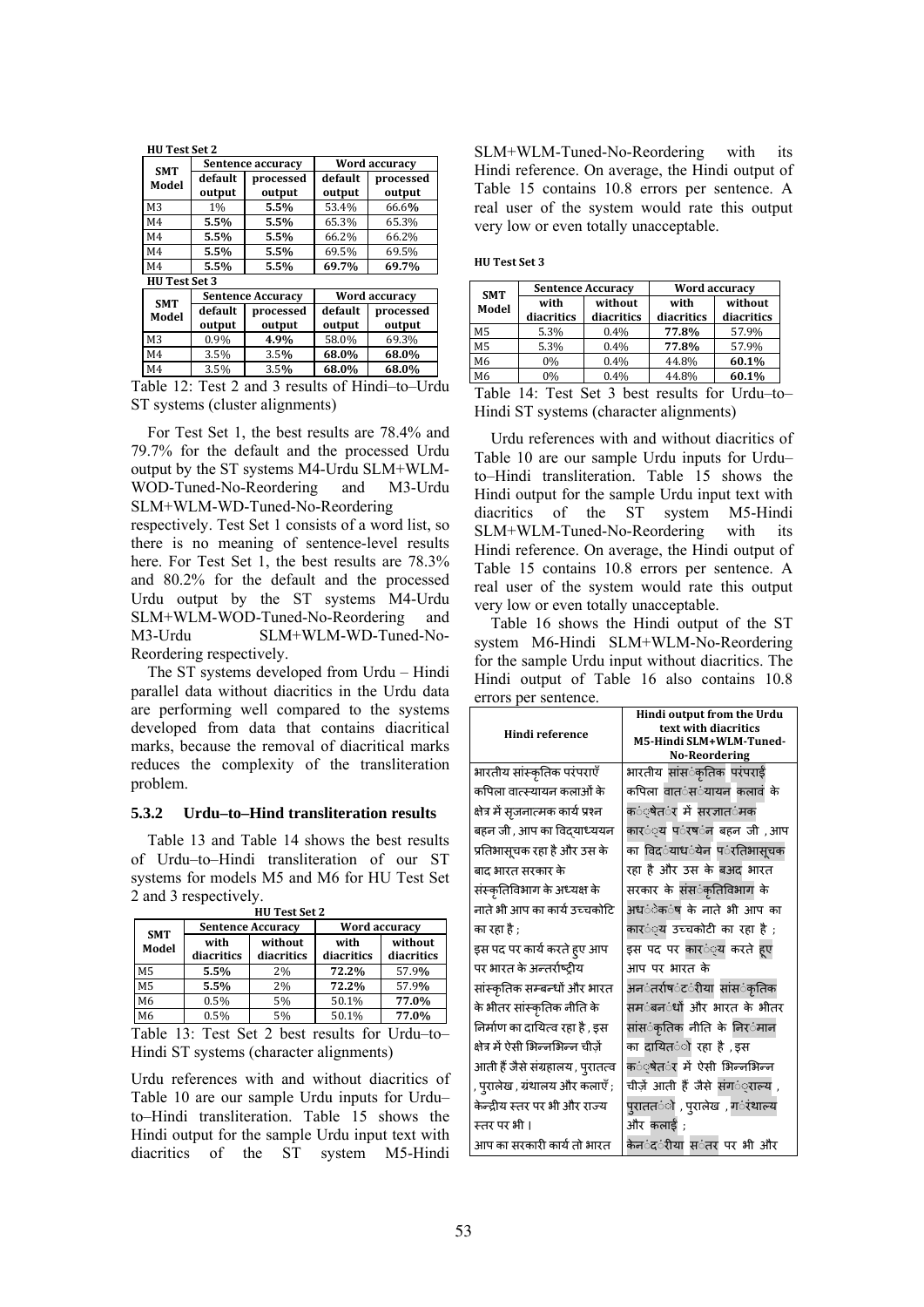| और विदेशों में सुविदित रहा है पर        | राज <b>ं्य स</b> ंतर पर भी ।                         |
|-----------------------------------------|------------------------------------------------------|
| भारत की प्रदर्शनकारी और                 | आप का सरकारी <mark>कार</mark> ं्य तो                 |
| स्घट्य प्लास्टिक कलाओं के               | भारत और विदेशों में सुविदित रहा                      |
| वर्गीकरण और व्याख्या करने के            | है पर भारत की प <b>ंरदर</b> ंशंकारी                  |
| क्षेत्र में आप के सृजनात्मक             | और स्घटरं्य पर्वलासर्वटिक                            |
| योगदान के बारे में कम से कम             | कलावं के वर <b>ंगीकरण औ</b> र                        |
| औसत स्तर के शिक्षित सामान्य             | व <b>ंयाख</b> ंया करने के क <b>ं</b> ्षेत <b>ं</b> र |
| व्यक्ति को कुछ अधिक                     | में आप के सरज्ञात <b>ंमक योगदा</b> न                 |
| जानकारी नहीं है ।                       | के बारे में कम से कम औसत                             |
| क्या आप हमारे पाठकों के लिए             | स <b>ंतर के षिक</b> ंषित सामान <b>ं्य</b>            |
| भारतीय कलाओं और                         | व <b>ंेक</b> ंती को क्छ अधिक                         |
| सौन्दर्यशास्त्र के क्षेत्र में किये गये | जानकारी नहीं है ।                                    |
| अपने सृजनात्मक और                       | क <b>ंया आप हमारे पाठकों के लिये</b>                 |
| अन्वेषणात्मक कार्य का संक्षिप्त         | भारतीय कलावं और                                      |
| विवरण देने की कृपा करें गी ?            | सौनरदर <b>ंेषास</b> ंत <b>ंर</b> के                  |
|                                         | क <b>ं़षेत</b> ंर में किये ग $\omega$ े अपने         |
|                                         | सरजात <b>ंमक औ</b> र                                 |
|                                         | अनर्वेशनातर्कमक कार <b>ं्य</b> का                    |
|                                         | सनक <b>ंषिप</b> ंत विवरन देने की कृपा                |
|                                         | करें गी ?                                            |

Table 15: A sample Hindi output with its reference from Urdu input with diacritics

| Hindi reference                    | Hindi output from the Urdu<br>text without diacritics<br>M6-Hindi SLM+WLM-Tuned- |
|------------------------------------|----------------------------------------------------------------------------------|
|                                    | <b>No-Reordering</b>                                                             |
| भारतीय सांस्कृतिक परंपराएँ         | भारतीय सांस <b>ंकृतिक परंपराई</b>                                                |
| कपिला वात्स्यायन कलाओं के          | कपिला वात <b>ंस</b> ंयायन कलावं के                                               |
| क्षेत्र में सृजनात्मक कार्य प्रश्न | क <b>ं्षेत</b> ंर में सरज्ञात <b>ंमक</b>                                         |
| बहन जी .आप का                      | कार <b>ं</b> ्य प <b>ंरष</b> ंन बहन जी ,आप                                       |
| विदयाध्ययन प्रतिभासूचक रहा         | का विदर्ंयाधर्ंयेन पर्ंरतिभासूचक                                                 |
| है और उस के बाद भारत               | रहा है और उस के बअद भारत                                                         |
| सरकार के संस्कृतिविभाग के          | सरकार के संस <b>ंकृतिविभाग</b> के                                                |
| अध्यक्ष के नाते भी आप का           | अध <b>ंेक</b> ंष के नाते भी आप का                                                |
| कार्य उच्चकोटि का रहा है :         | कार <b>ं</b> ्य उच्चकोटी का रहा है :                                             |
| इस पद पर कार्य करते हुए            | इस पद पर कार <b>ं्य करते हु</b> ए                                                |
| आप पर भारत के अन्तर्राष्टीय        | आप पर भारत के                                                                    |
| सांस्कृतिक सम्बन्धों और            | अनर्ंतर्राषर्ंटर्ीया सांसर्ंकृतिक                                                |
| भारत के भीतर सांस्कृतिक            | सम <b>ंबन</b> ंधों और भारत के भीतर                                               |
| नीति के निर्माण का दायित्व         | सांस <b>ंकृतिक नीति के निर</b> ंमान                                              |
| रहा है ,इस क्षेत्र में ऐसी         | का दायित <b>ं</b> ो रहा है ,इस                                                   |
| भिन्नभिन्न चीज़ें आती हैं जैसे     | क <b>ं</b> ्षेत <b>ंर में ऐसी भिन्नभिन्न</b>                                     |
| संग्रहालय, पुरातत्व, पुरालेख,      | चीजें आती हैं जैसे संग <b>ं</b> ालय ,                                            |
| ग्रंथालय और कलाएँ :                | प् <b>रातत</b> ंो , प् <b>रालेख</b> , ग <b>ंरंथाल्य</b>                          |
| केन्दीय स्तर पर भी और              | और कलाई :                                                                        |
| राज्य स्तर पर भी ।                 | केन <b>ंद</b> ंरीया स <b>ंतर पर भी</b> और                                        |
| आप का सरकारी कार्य तो              | राज <b>ं</b> ्य स <b>ंतर पर भी</b> ।                                             |
| भारत और विदेशों में स्विदित        | आप का सरकारी कार <b>ं</b> ्य तो                                                  |
| रहा है पर भारत की                  | भारत और विदेशों में सुविदित रहा                                                  |
| प्रदर्शनकारी और स् <b>घट्</b> य    | है पर भारत की प <b>ंरदर</b> ंशंकारी                                              |
| प्लास्टिक कलाओं के वर्गीकरण        | और स्घट <b>ं</b> ्य प <b>ंलास</b> ंटिक                                           |
| और व्याख्या करने के क्षेत्र में    | कलावं के वर <b>ंगीकरण औ</b> र                                                    |

| आप के सृजनात्मक योगदान              | व <b>ंयाख</b> ंया करने के क <b>ं्षेत</b> ंर |
|-------------------------------------|---------------------------------------------|
| के बारे में कम से कम औसत            | में आप के सरज्ञात <b>ंमक योगदा</b> न        |
| स्तर के शिक्षित सामान्य             | के बारे में कम से कम औसत                    |
| व्यक्ति को कुछ अधिक                 | स <b>ंतर के षिक</b> ंषित सामान <b>ं</b> ्य  |
| जानकारी नहीं है ।                   | व <b>ंेक</b> ंती को कछ अधिक                 |
| क्या आप हमारे पाठकों के             | जानकारी नहीं है ।                           |
| लिए भारतीय कलाओं और                 | क <b>ंया आप हमारे पाठकों के लिये</b>        |
| सौन्दर्यशास्त्र के क्षेत्र में किये | भारतीय कलावं और                             |
| गये अपने सृजनात्मक और               | सौन <b>ंदर</b> ंेषास <b>ंत</b> ंर के        |
| अन्वेषणात्मक कार्य का               | क <b>ंषेत</b> ंर में किये ग $\omega$ े अपने |
| संक्षिप्त विवरण देने की कृपा        | सरज्ञात <b>ंमक औ</b> र                      |
| करें गी ?                           | अन <b>ंवेशनात</b> ंमक कार <b>ं</b> ्य का    |
|                                     | सनकर्णिपर्वत विवरन देने की                  |
|                                     | कपा करें गी ?                               |

Table 16: A sample Hindi output with its reference from Urdu input without diacritics

In general, the sentence-level accuracy of an ST system is always between 5% to 10%. The reason behind this very low accuracy might be the training data. In our case, the training data is an Urdu – Hindi parallel lexicon and not a parallel corpus (a usual case for a classical SMT system). Unfortunately, we do not have any Hindi-Urdu parallel corpus to test our hypothesis that the accuracy of Hindi-Urdu transliteration can be improved by training the ST models with Hindi-Urdu parallel corpus instead of using a Hindi-Urdu parallel lexicon.

### **6 Conclusion**

A mere transliteration between Urdu and Hindi can serve the purpose of translation between Urdu and Hindi. Urdu and Hindi are linguistically the same or almost the same languages because of their common grammatical structure, morphology and roughly 60 to 70% common vocabulary. Thus Urdu Hindi transliteration is very important for more than 1,000 million people on the globe.

In this paper we have reported our experiments on Urdu $\leftrightarrow$ Hindi transliteration using Statistical Machine Translation (SMT) techniques and an Urdu – Hindi parallel lexical resource. We have performed total 576 experiments and have reported results of significant interest. From Hindi–to–Urdu transliteration, we have achieved the maximum word-level accuracy of 71.5%. From Urdu–to–Hindi transliteration, the maximum word-level accuracy is 77.8% when the input Urdu text contains all necessary diacritical marks and 77% when the input Urdu text does not contain all necessary diacritical marks. At character-level, transliteration accuracy is more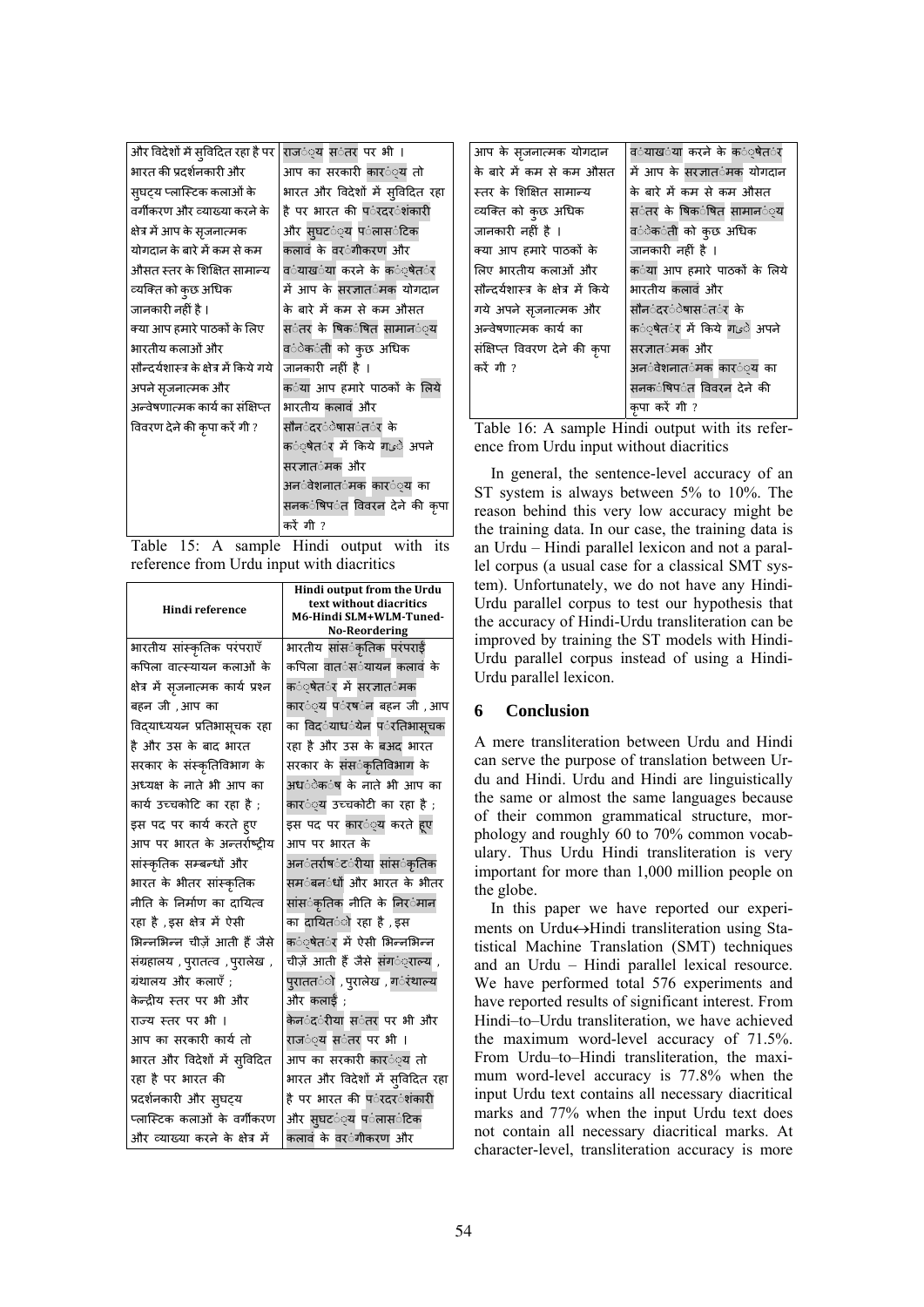than 90% in both directions. At the sentencelevel, the accuracy of an ST system is always between 5% to 10%. This is a very low in terms of readability and usability of a transliterated text. These results can be improved by building an Urdu Hindi parallel corpus and by building context sensitive transliteration models. We will show in future that a better high quality Urdu – Hindi transliteration system can be built by combining non-deterministic finite-state transliteration models and finite-state language models.

#### **Acknowledgments**

We are thankful to Mr. James Nye, project director of Digital South Asia Library (DSAL), University of Chicago for sharing their digital data of "A dictionary of Urdu, classical Hindi and English" with us.

# **References**

AbdulJaleel, Nasreen and Larkey, L. S. 2003. Statistical Transliteration for English-Arabic Cross Language Information Retrieval. *12th international Conference on information and Knowledge Management (CIKM 03)*, pp. 139-46. New Orleans: ACM.

Al-Onaizan, Yaser and Knight, Kevin. 2002. Machine Transliteration of Names in Arabic Text. *Workshop on Computational Approaches To Semitic Languages, the 40th Annual Meeting of the ACL*, pp. 1-13. Philadelphia, Pennsylvania: ACL.

Al-Onaizan, Yaser and Papineni, Kishore. 2006. Distortion Models for Statistical Machine Translation. *21st International Conference on Computational Linguistics (COLING) and 44th Annual Meeting of the ACL*, pp. 529–36. Sydney, Australia.

Brown, Peter F., Cocke, John, Pietra, Stephen A. Della, Pietra, Vincent J. Della, Jelinek, Fredrick, Lafferty, John D., Mercer, Robert L. and Roossin, Paul S. 1990. A Statistical Approach to Machine Translation. *Computational Linguistics*  16(2): 79-85.

Brown, Peter F., Pietra, Stephen A. Della, Pietra, Vincent J. Della and Mercer, Robert L. 1993. The Mathematics of Statistical Machine Translation: parameter estimation. *Computational Linguistics* 19(2): 263-312.

Durrani, Nadir, Sajjad, Hassan, Fraser, Alexander and Schmid, Helmut. 2010. Hindi-to-Urdu Machine Translation Through Transliteration. *the 48th Annual Meeting of the Association for Computational Linguistics*, pp. 465–74. Uppsala, Sweden.

Ekbal, Asif, Naskar, Sudip Kumar and Bandyopadhyay, Sivaji. 2006. A Modified Joint Source-channel Model for Transliteration. *21st International Conference on Computational Linguistics (COLING) and the 44th Annual Meeting of the ACL*, pp. 191-98. Sydney: ACL & ICCL.

Finch, Andrew and Sumita, Eiichiro. 2009. Transliteration by Bidirectional Statistical Machine Translation. *workshop on Named Entities (NEWS-09), Joint Conference of the 47th Annual Meeting of the ACL and the 4th International Joint Conference on Natural Language Processing ACL/IJCNLP*, pp. 52-56. Singapore.

Fraser, Alexander and Marcu, Daniel. 2007. Measuring Word Alignment Quality for Statistical Machine Translation. *Computational Linguistics* 33(3): 293-303.

Huang, Fei. 2009. Confidence Measure for Word Alignment. *Joint Conference the 47th Annual Meeting of the ACL and the 4th IJCNLP*, pp. 932-40. Singapore.

Hussain, Sarmad. 2004. Letter-to-Sound Conversion for Urdu Text-to-Speech System. *Workshop on Computational Approaches to Arabic Scriptbased Languages, International Conference on Computational Linguistics (COLING)*, pp. 74-79. Geneva: ICCL.

Khan, Abdul Jamil. 2006. *Urdu/Hindi: an artificial divide*. New York: Algora Publishing.

Kirschenbaum, Amit and Wintner, Shuly. 2009. Lightly Supervised Transliteration for Machine Translation. *12th Conference of the European Chapter of the ACL*, pp. 433-41. Athens: ACL.

Knight, Kevin and Graehl, Jonathan. 1997. Machine Transliteration. *8th Conference of EACL*, pp. 128-35. Madrid: ACL.

Koehn, Philipp. 2010. *Statistiacal Machine Translation*. Cambridge University Press.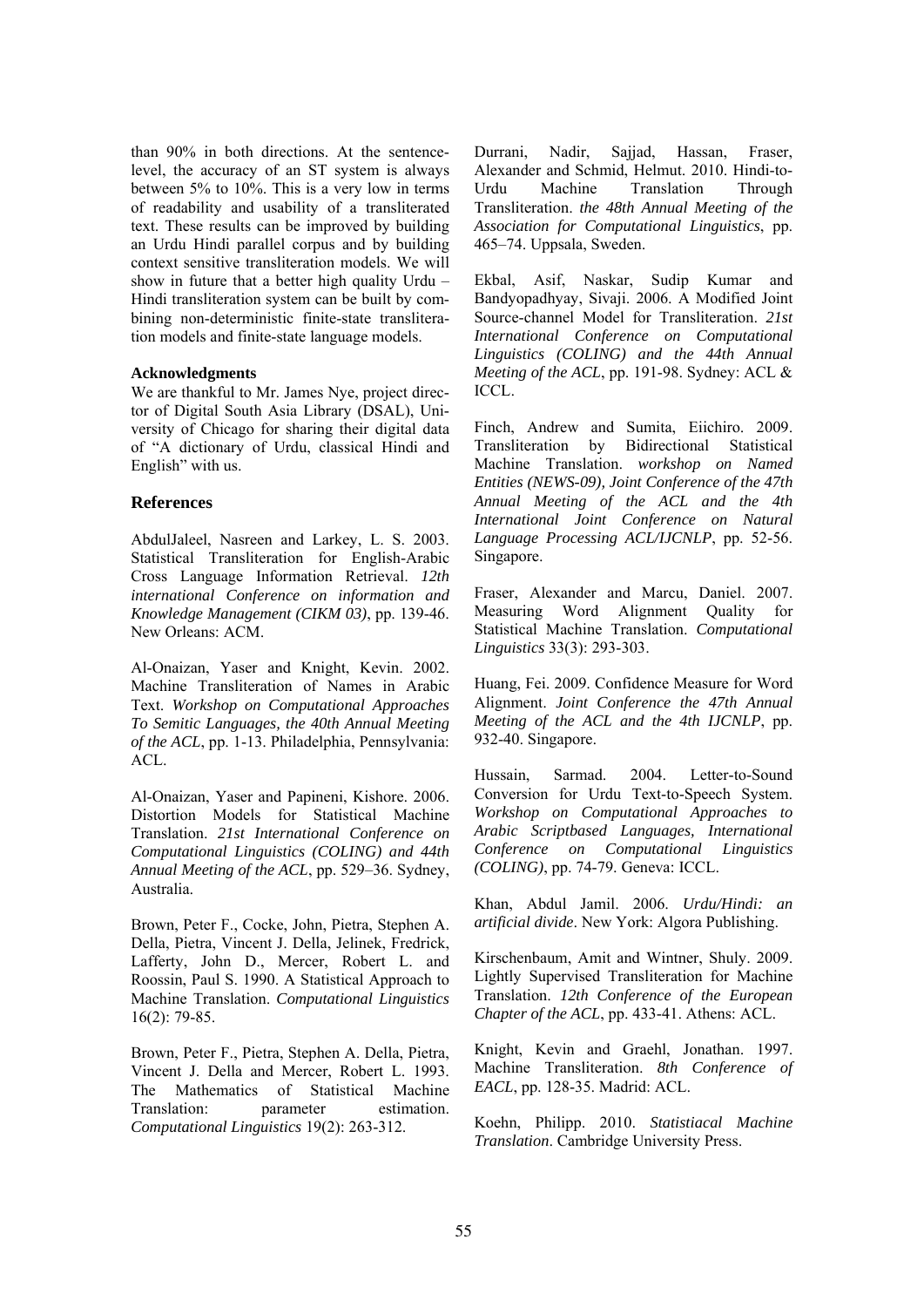Koehn, Philipp, Hoang, Hieu, Birch, Alexandra, Callison-Burch, Chris, Federico, Marcello, Bertoldi, Nicola, Cowan, Brooke, Shen, Wade, Moran, Christine, Zens, Richard, Dyer, Chris, Bojar, Ondřej, Constantin, Alexandra and Herbst, Evan. 2007. Moses: open source toolkit for Statistical Machine Translation. *47th Association for Computational Linguistics 2007 Demo and Poster Sessions*, pp. 177-80. Prague.

Koehn, Philipp, Och, Franz Josef and Marcu, Daniel. 2003. Statistical Phrase-Based Translation. *Human Language Technology (HLT), NAACL-2003*, pp. 48-54. Edmonton, Canada.

Kumar, Shankar, Och, Franz and Macherey, Wolfgang. 2007. Improving Word Alignment with Bridge Languages. *Joint Conference on Empirical Methods in Natural Language Processing and Computational Natural Language Learning*, pp. 42-50.

Lee, J. S. and Choi., K. S. 1998. English to Korean Statistical Transliteration for Information Retrieval. *Computer Processing of Oriental languages* 12(1): 17-37.

Lewis, M. Paul. 2009. Ethnologue: Languages of the World. In M. P. Lewis (ed.). Dallas: SIL International.

Li, Haizhou, Zhang, Min and Su, Jian. 2004. A Joint Source-channel Model for Machine Transliteration. *42nd Annual Meeting on ACL*, Barcelona: ACL.

Lopez, Adam. 2008. Statistical Machine Translation. *ACM Computing Surveys* 40(3).

Malik, M. G. Abbas, Besacier, Laurent, Boitet, Christian and Bhattacharyya, Pushpak. 2009. A Hybrid Model for Urdu Hindi Transliteration. *Joint conference of the 47th Annual Meeting of the Association of Computational Linguistics and the 4th International Joint Conference on Natural Language Processing of the Asian Federation of NLP ACL/IJCNLP Workshop on Named Entities (NEWS-09)*, pp. 177–85. Singapore.

Malik, M. G. Abbas, Boitet, Christian and Bhattacharyya, Pushpak. 2008. Hindi Urdu Machine Transliteration using Finite-state Transducers. *22nd International Conference on*  *Computational Linguistics (COLING)*, pp. 537- 44. Manchester: ICCL.

Nabende, Peter. 2009. Transliteration System using pair HMM with Weighted FSTs. *Joint conference of the 47th Annual Meeting of the Association of Computational Linguistics and the 4th International Joint Conference on Natural Language Processing of the Asian Federation of NLP ACL/IJCNLP Workshop on Named Entities (NEWS-09)*, pp. 100–03. Singapore: IJCNLP/ACL.

Och, Franz Josef and Ney, Hermann. 2003. A Systematic Comparison of Various Statistical Alignment Models. *Computational Linguistics*  29(1): 19-51.

Och, Franz Josef and Ney, Hermann. 2004. The Alignment Template Approach to Statistical Machine Translation. *Computational Linguistics*  30(4): 417-49.

Platts, John T. 1884. A Dictionary of Urdu, Classical Hindi and Englsih. London: W. H. Allen & Co.

Platts, John T. 1909. *A Grammar of the Hindustani or Urdu Language*. Crosby Lockwood and Son.

Rabinder, Lawrence R. 1989. A tutorial on Hidden Markon Models and selected applications in speech recognition. *IEEE*, pp. 257-85.

Rabiner, L. and Juang, B. H. 1986. An Introduction to Hidden Markov Models. *IEEE ASSP Magazine* 3(1): 4-16.

Rahman, T. 2004. Language Policy and Localization in Pakistan: Proposal for a Paradigmatic Shift. *Crossing the Digital Divide, SCALLA Conference on Computational Linguistics*, Katmandu.

Rai, Alok. 2000. *Hindi Nationalism*. New Delhi: Orient Longman Private Limited.

Stall, B. and Knight, K. 1998. Translating Names and Technical Terms in Arabic Text. *Workshop on Computational Approaches to Semitic Languages, COLING/ACL*, pp. 34-41. Montreal.